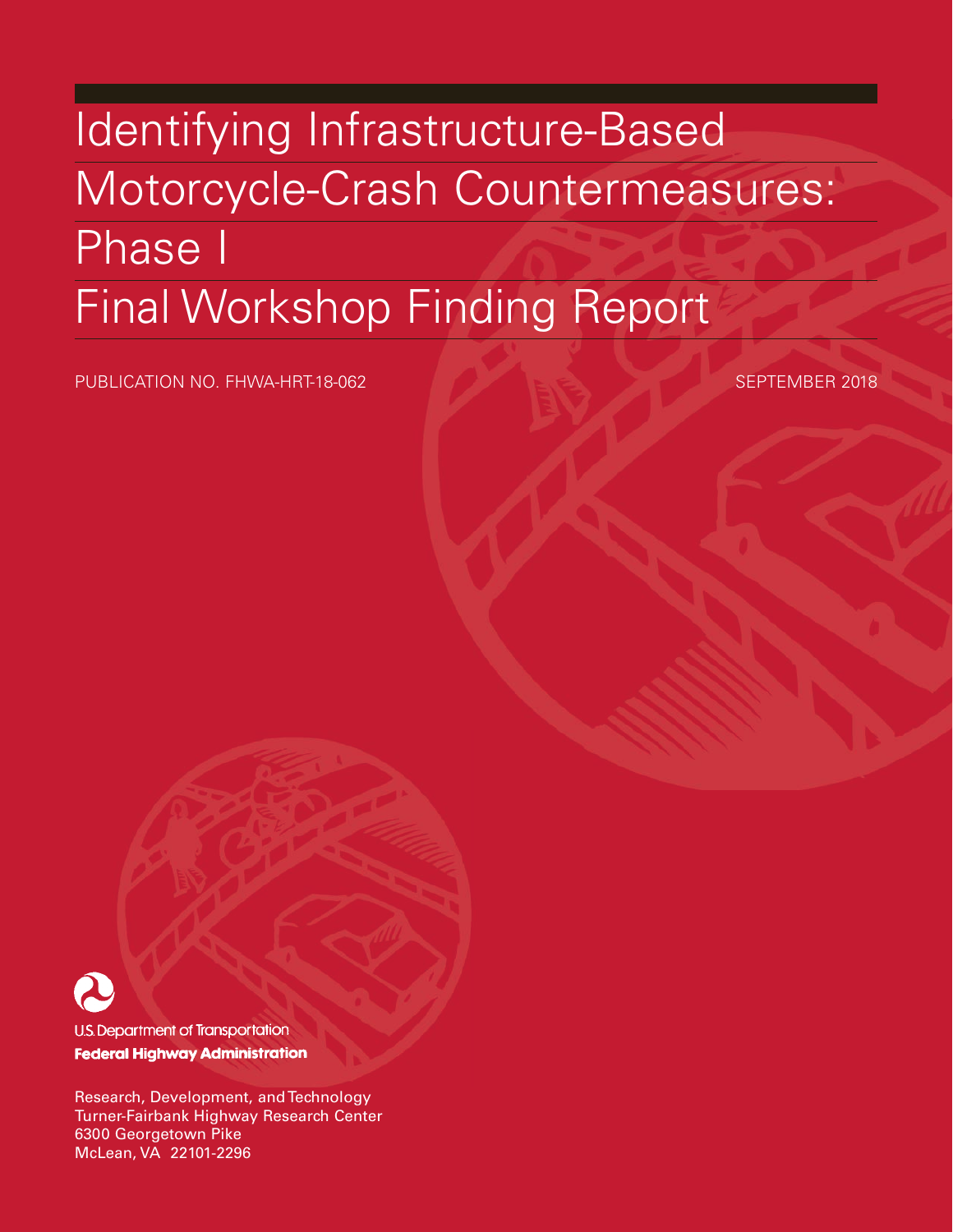#### **FOREWORD**

To date, efforts to address motorcycle crashes have largely focused on driver-behavior issues. Infrastructure-based motorcycle-crash countermeasures can significantly improve motorcyclerider safety; however, identifying effective countermeasures can be challenging. Research is needed to identify infrastructure-based countermeasures that could be used to reduce the frequency and consequences of injurious and fatal motorcycle crashes.

To respond to this need, the Federal Highway Administration sponsored a project to identify three to five infrastructure-based motorcycle-crash countermeasures to consider for future research. A workshop, Identifying Infrastructure-Based Motorcycle-Crash Countermeasures, was conducted to develop a list of prioritized infrastructure-based motorcycle-crash countermeasures. This report presents the workshop overview and results. This report will be of interest to engineers, academics, researchers, industry partners, and riders involved in the design, construction, installation, and testing of infrastructure-based countermeasures to address motorcycle crashes.

> James S. Pol, P.E., PMP Acting Director, Office of Safety Research and Development

#### **Notice**

This document is disseminated under the sponsorship of the U.S. Department of Transportation (USDOT) in the interest of information exchange. The U.S. Government assumes no liability for the use of the information contained in this document.

The U.S. Government does not endorse products or manufacturers. Trademarks or manufacturers' names appear in this report only because they are considered essential to the objective of the document.

#### **Quality Assurance Statement**

The Federal Highway Administration (FHWA) provides high-quality information to serve Government, industry, and the public in a manner that promotes public understanding. Standards and policies are used to ensure and maximize the quality, objectivity, utility, and integrity of its information. FHWA periodically reviews quality issues and adjusts its programs and processes to ensure continuous quality improvement.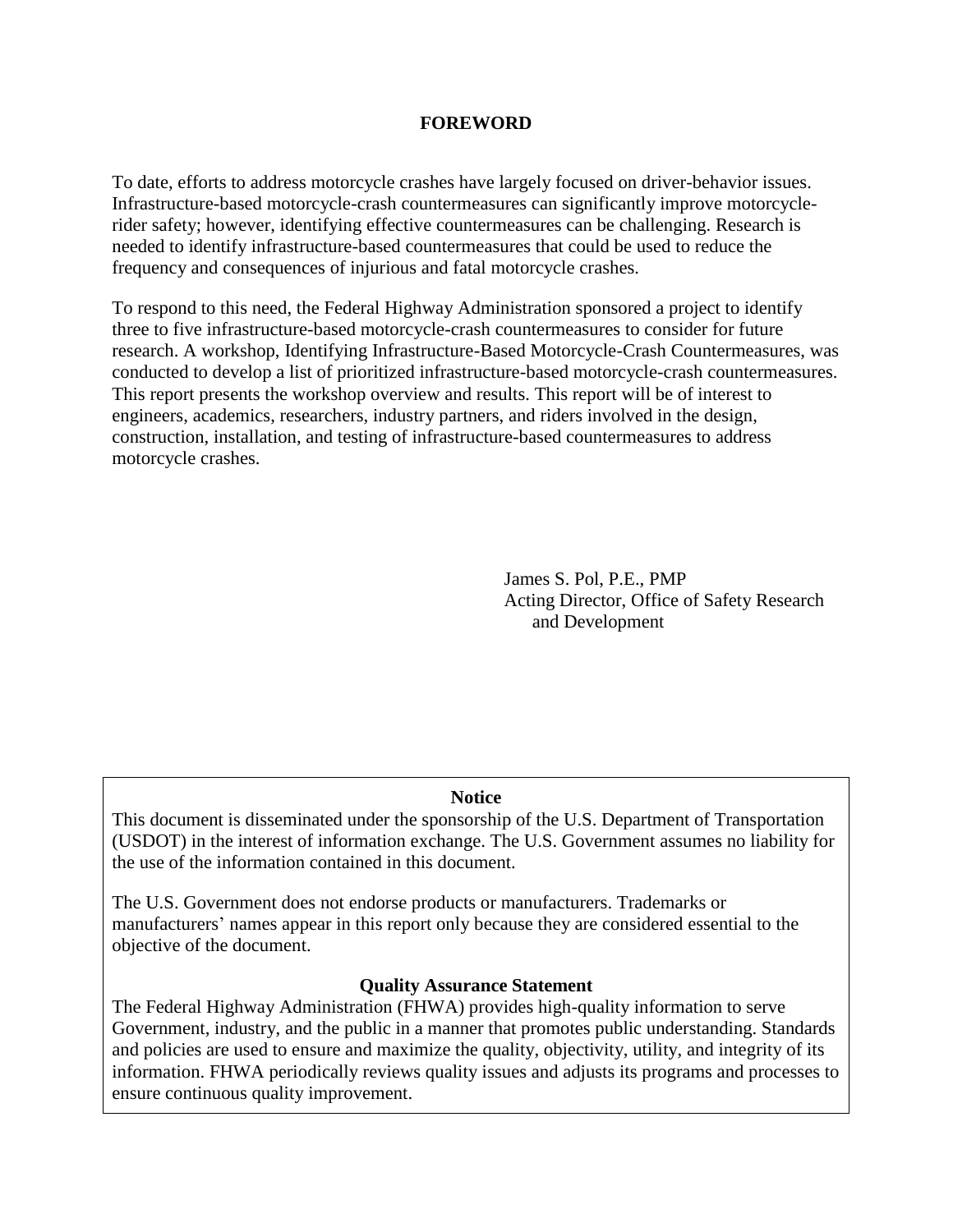# **TECHNICAL DOCUMENTATION PAGE**

| 1. Report No.                                                                                                      | 2. Government Accession No.                                                                                      |                                                             | 3. Recipient's Catalog No.                        |           |  |
|--------------------------------------------------------------------------------------------------------------------|------------------------------------------------------------------------------------------------------------------|-------------------------------------------------------------|---------------------------------------------------|-----------|--|
| FHWA-HRT-18-062<br>4. Title and Subtitle                                                                           |                                                                                                                  |                                                             |                                                   |           |  |
|                                                                                                                    |                                                                                                                  |                                                             | 5. Report Date                                    |           |  |
| Identifying Infrastructure-Based Motorcycle-Crash Countermeasures:<br>Phase I                                      |                                                                                                                  |                                                             | September 2018<br>6. Performing Organization Code |           |  |
| Final Workshop Finding Report                                                                                      |                                                                                                                  |                                                             |                                                   |           |  |
| $7.$ Author(s)                                                                                                     |                                                                                                                  |                                                             | 8. Performing Organization Report                 |           |  |
| A. Trueblood (ORCID: 0000-0002-1404-347X), M. Manser (ORCID:                                                       |                                                                                                                  |                                                             | No.                                               |           |  |
| 0000-0003-4510-0569), E. Shipp (ORCID: 0000-0002-4034-8031), and                                                   |                                                                                                                  |                                                             |                                                   |           |  |
| C. Havemann (ORCID: 0000-0001-8029-1159)                                                                           |                                                                                                                  |                                                             |                                                   |           |  |
| 9. Performing Organization Name and Address                                                                        |                                                                                                                  |                                                             | 10. Work Unit No.                                 |           |  |
| Texas A&M Transportation Institute                                                                                 |                                                                                                                  |                                                             |                                                   |           |  |
| Texas A&M University System                                                                                        |                                                                                                                  |                                                             | 11. Contract or Grant No.                         |           |  |
| 2929 Research Parkway                                                                                              |                                                                                                                  |                                                             | DTFH6116D00039                                    |           |  |
| College Station, TX 77843                                                                                          |                                                                                                                  |                                                             |                                                   |           |  |
| 12. Sponsoring Agency Name and Address                                                                             |                                                                                                                  |                                                             | 13. Type of Report and Period                     |           |  |
| Federal Highway Administration                                                                                     |                                                                                                                  |                                                             | Covered                                           |           |  |
| Office of Safety Research and Development                                                                          |                                                                                                                  |                                                             | Final Report; August 2018                         |           |  |
| 6300 Georgetown Pike                                                                                               |                                                                                                                  |                                                             | 14. Sponsoring Agency Code                        |           |  |
| McLean, VA 22101                                                                                                   |                                                                                                                  |                                                             | <b>HRDS-20</b>                                    |           |  |
| 15. Supplementary Notes                                                                                            |                                                                                                                  |                                                             |                                                   |           |  |
| This study was part of the project Identifying Infrastructure-Based Motorcycle-Crash Countermeasures: Phase I,     |                                                                                                                  |                                                             |                                                   |           |  |
| which was performed with the cooperation and participation of Yusuf Mohamedshah (HRDS-20; ORCID 0000-              |                                                                                                                  |                                                             |                                                   |           |  |
| 0003-0105-5559) of the Federal Highway Administration Office of Safety Research and Development.                   |                                                                                                                  |                                                             |                                                   |           |  |
| 16. Abstract                                                                                                       |                                                                                                                  |                                                             |                                                   |           |  |
| In 2017, the Federal Highway Administration sponsored a project to identify three to five infrastructure-based     |                                                                                                                  |                                                             |                                                   |           |  |
| motorcycle-crash countermeasures to consider for future research. To develop a list of prioritized infrastructure- |                                                                                                                  |                                                             |                                                   |           |  |
| based motorcycle-crash countermeasures, a workshop titled Identifying Infrastructure-Based Motorcycle-Crash        |                                                                                                                  |                                                             |                                                   |           |  |
| Countermeasures was conducted on February 13, 2018, in Arlington, VA. The workshop opened with an                  |                                                                                                                  |                                                             |                                                   |           |  |
| introduction that provided participants with results from the prior tasks of the project, including an analysis of |                                                                                                                  |                                                             |                                                   |           |  |
| the data from the Motorcycle Crash Causation Study and a literature review. Participants discussed                 |                                                                                                                  |                                                             |                                                   |           |  |
| countermeasures from the prior tasks as well as the addition of other countermeasures. At the end of the           |                                                                                                                  |                                                             |                                                   |           |  |
| workshop, a number of participants voted for their preferred countermeasures to develop a list of prioritized      |                                                                                                                  |                                                             |                                                   |           |  |
| countermeasures. This report presents the workshop overview and results.                                           |                                                                                                                  |                                                             |                                                   |           |  |
| 17. Key Words                                                                                                      | 18. Distribution Statement                                                                                       |                                                             |                                                   |           |  |
| Motorcycle safety, motorcyclist fatalities,<br>infrastructure-based countermeasure                                 | No restrictions. This document is available to the public<br>through the National Technical Information Service, |                                                             |                                                   |           |  |
|                                                                                                                    | Springfield, VA 22161.                                                                                           |                                                             |                                                   |           |  |
|                                                                                                                    |                                                                                                                  |                                                             |                                                   |           |  |
| 19. Security Classif. (of this report)                                                                             |                                                                                                                  | http://www.ntis.gov<br>20. Security Classif. (of this page) | 21. No. of Pages                                  | 22. Price |  |
| Unclassified                                                                                                       | Unclassified                                                                                                     |                                                             | 23                                                | N/A       |  |
| Form DOT F 1700.7 (8-72)                                                                                           |                                                                                                                  |                                                             |                                                   |           |  |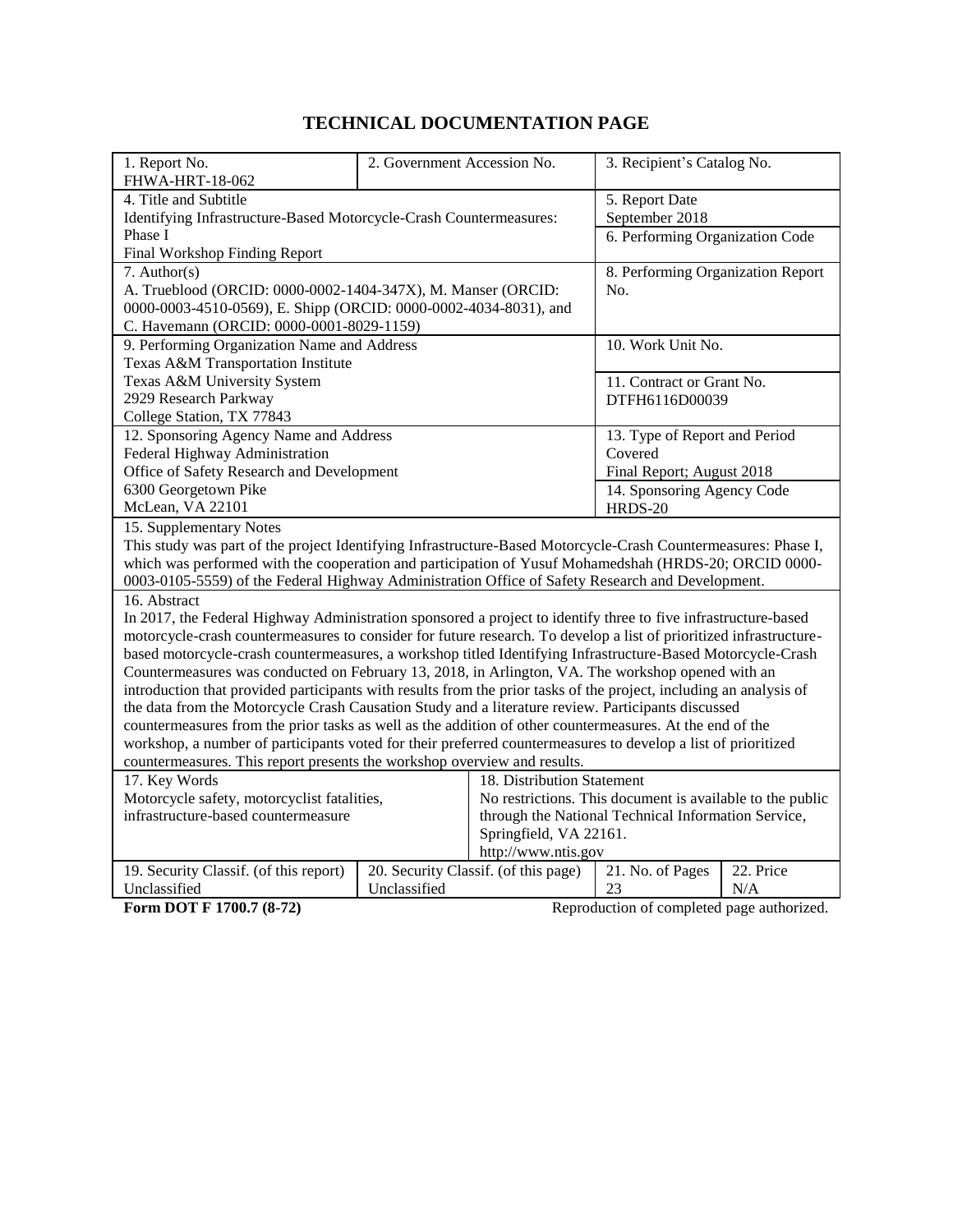|                      |                             |                                                                    | SI* (MODERN METRIC) CONVERSION FACTORS   |                            |
|----------------------|-----------------------------|--------------------------------------------------------------------|------------------------------------------|----------------------------|
|                      |                             | <b>APPROXIMATE CONVERSIONS TO SI UNITS</b>                         |                                          |                            |
| <b>Symbol</b>        | <b>When You Know</b>        | <b>Multiply By</b>                                                 | <b>To Find</b>                           | <b>Symbol</b>              |
|                      |                             | <b>LENGTH</b>                                                      |                                          |                            |
| in                   | inches                      | 25.4                                                               | millimeters                              | mm                         |
| ft                   | feet                        | 0.305                                                              | meters                                   | m                          |
| yd                   | yards                       | 0.914                                                              | meters                                   | m                          |
| mi                   | miles                       | 1.61                                                               | kilometers                               | km                         |
|                      |                             | <b>AREA</b>                                                        |                                          |                            |
| $in^2$               | square inches               | 645.2                                                              | square millimeters                       | mm <sup>2</sup>            |
| $ft^2$               | square feet                 | 0.093                                                              | square meters                            | m <sup>2</sup>             |
| $yd^2$               | square yard                 | 0.836                                                              | square meters                            | $m^2$                      |
| ac                   | acres                       | 0.405                                                              | hectares                                 | ha                         |
| $mi^2$               | square miles                | 2.59                                                               | square kilometers                        | km <sup>2</sup>            |
|                      |                             | <b>VOLUME</b>                                                      |                                          |                            |
| fl oz                | fluid ounces                | 29.57                                                              | milliliters                              | mL                         |
| gal                  | gallons                     | 3.785                                                              | liters                                   | L.                         |
| $\tilde{t}^3$        | cubic feet                  | 0.028                                                              | cubic meters                             | m <sup>3</sup>             |
| $yd^3$               | cubic yards                 | 0.765                                                              | cubic meters                             | m <sup>3</sup>             |
|                      |                             | NOTE: volumes greater than 1000 L shall be shown in m <sup>3</sup> |                                          |                            |
|                      |                             | <b>MASS</b>                                                        |                                          |                            |
| 0Z                   | ounces                      | 28.35                                                              | grams                                    |                            |
| lb                   | pounds                      | 0.454                                                              | kilograms                                | g<br>kg                    |
| Τ                    | short tons (2000 lb)        | 0.907                                                              | megagrams (or "metric ton")              | $Mg$ (or "t")              |
|                      |                             |                                                                    |                                          |                            |
|                      |                             | <b>TEMPERATURE (exact degrees)</b>                                 |                                          |                            |
| $\overline{F}$       | Fahrenheit                  | 5 (F-32)/9                                                         | Celsius                                  | $^{\circ}$ C               |
|                      |                             | or (F-32)/1.8                                                      |                                          |                            |
|                      |                             | <b>ILLUMINATION</b>                                                |                                          |                            |
| fc                   | foot-candles                | 10.76                                                              | lux                                      | lχ                         |
| fl                   | foot-Lamberts               | 3.426                                                              | candela/m <sup>2</sup>                   | $\text{cd/m}^2$            |
|                      |                             | <b>FORCE and PRESSURE or STRESS</b>                                |                                          |                            |
| Ibf                  | poundforce                  | 4.45                                                               | newtons                                  | N                          |
| lbf/in <sup>2</sup>  | poundforce per square inch  | 6.89                                                               | kilopascals                              | kPa                        |
|                      |                             | <b>APPROXIMATE CONVERSIONS FROM SI UNITS</b>                       |                                          |                            |
| <b>Symbol</b>        | <b>When You Know</b>        | <b>Multiply By</b>                                                 | <b>To Find</b>                           | <b>Symbol</b>              |
|                      |                             | <b>LENGTH</b>                                                      |                                          |                            |
| mm                   | millimeters                 | 0.039                                                              | inches                                   | in                         |
|                      |                             | 3.28                                                               | feet                                     | ft                         |
| m                    | meters<br>meters            |                                                                    |                                          |                            |
| m                    | kilometers                  | 1.09<br>0.621                                                      | yards<br>miles                           | yd<br>mi                   |
| km                   |                             |                                                                    |                                          |                            |
|                      |                             | <b>AREA</b>                                                        |                                          |                            |
| mm <sup>2</sup>      | square millimeters          | 0.0016                                                             | square inches                            | $in^2$                     |
| m <sup>2</sup>       | square meters               | 10.764                                                             | square feet                              | ft <sup>2</sup>            |
| m <sup>2</sup>       | square meters               | 1.195                                                              | square yards                             | $yd^2$                     |
| ha<br>$\overline{2}$ | hectares                    | 2.47                                                               | acres                                    | ac<br>mi <sup>2</sup>      |
| km <sup>2</sup>      | square kilometers           | 0.386                                                              | square miles                             |                            |
|                      |                             |                                                                    |                                          |                            |
|                      |                             | <b>VOLUME</b>                                                      |                                          |                            |
| mL                   | milliliters                 | 0.034                                                              | fluid ounces                             | fl oz                      |
| L                    | liters                      | 0.264                                                              | gallons                                  |                            |
| m <sup>3</sup>       | cubic meters                | 35.314                                                             | cubic feet                               | $\frac{gal}{ft^3}$         |
| m <sup>3</sup>       | cubic meters                | 1.307                                                              | cubic yards                              | $yd^3$                     |
|                      |                             | <b>MASS</b>                                                        |                                          |                            |
| g                    | grams                       | 0.035                                                              | ounces                                   | 0Z                         |
| kg                   | kilograms                   | 2.202                                                              | pounds                                   | lb                         |
| $Mg$ (or "t")        | megagrams (or "metric ton") | 1.103                                                              | short tons (2000 lb)                     | т                          |
|                      |                             | <b>TEMPERATURE (exact degrees)</b>                                 |                                          |                            |
| $^{\circ}$ C         | Celsius                     | $1.8C + 32$                                                        | Fahrenheit                               | $\mathrm{P}^{\circ}$       |
|                      |                             |                                                                    |                                          |                            |
|                      |                             | <b>ILLUMINATION</b>                                                |                                          |                            |
| Ιx                   | lux                         | 0.0929                                                             | foot-candles                             | fc                         |
| $\text{cd/m}^2$      | candela/m <sup>2</sup>      | 0.2919                                                             | foot-Lamberts                            | fl                         |
|                      |                             | <b>FORCE and PRESSURE or STRESS</b>                                |                                          |                            |
| Ν<br>kPa             | newtons<br>kilopascals      | 0.225<br>0.145                                                     | poundforce<br>poundforce per square inch | Ibf<br>lbf/in <sup>2</sup> |

\*SI is the symbol for the International System of Units. Appropriate rounding should be made to comply with Section 4 of ASTM E380. (Revised March 2003)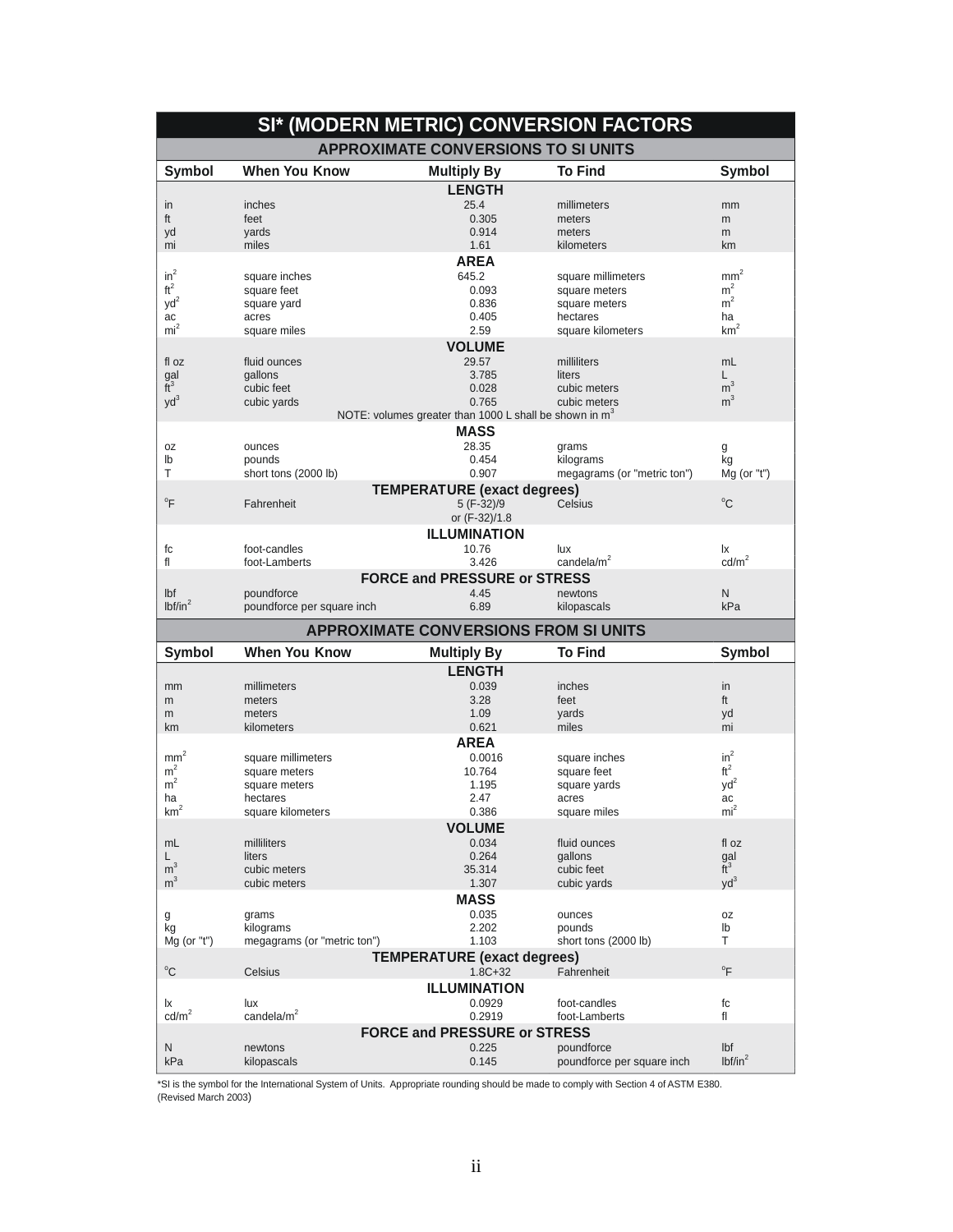# **TABLE OF CONTENTS**

| CHAPTER 2. WELCOMING REMARKS, WORKSHOP OBJECTIVES, AND      |  |
|-------------------------------------------------------------|--|
|                                                             |  |
|                                                             |  |
| REVIEW OF THE PROJECT, PREWORKSHOP MEETINGS, AND            |  |
|                                                             |  |
|                                                             |  |
| REVIEW OF COUNTERMEASURES AND IDENTIFICATION OF             |  |
|                                                             |  |
| SUMMARY OF THE REVIEW OF THE MCCS DATABASE ANALYSIS 5       |  |
|                                                             |  |
|                                                             |  |
|                                                             |  |
| <b>UPDATING THE MAPPING BETWEEN COUNTERMEASURES AND THE</b> |  |
|                                                             |  |
| SUMMARY OF WORKSHOP EVALUATION AND FINAL INSTRUCTIONS       |  |
|                                                             |  |
|                                                             |  |
|                                                             |  |
|                                                             |  |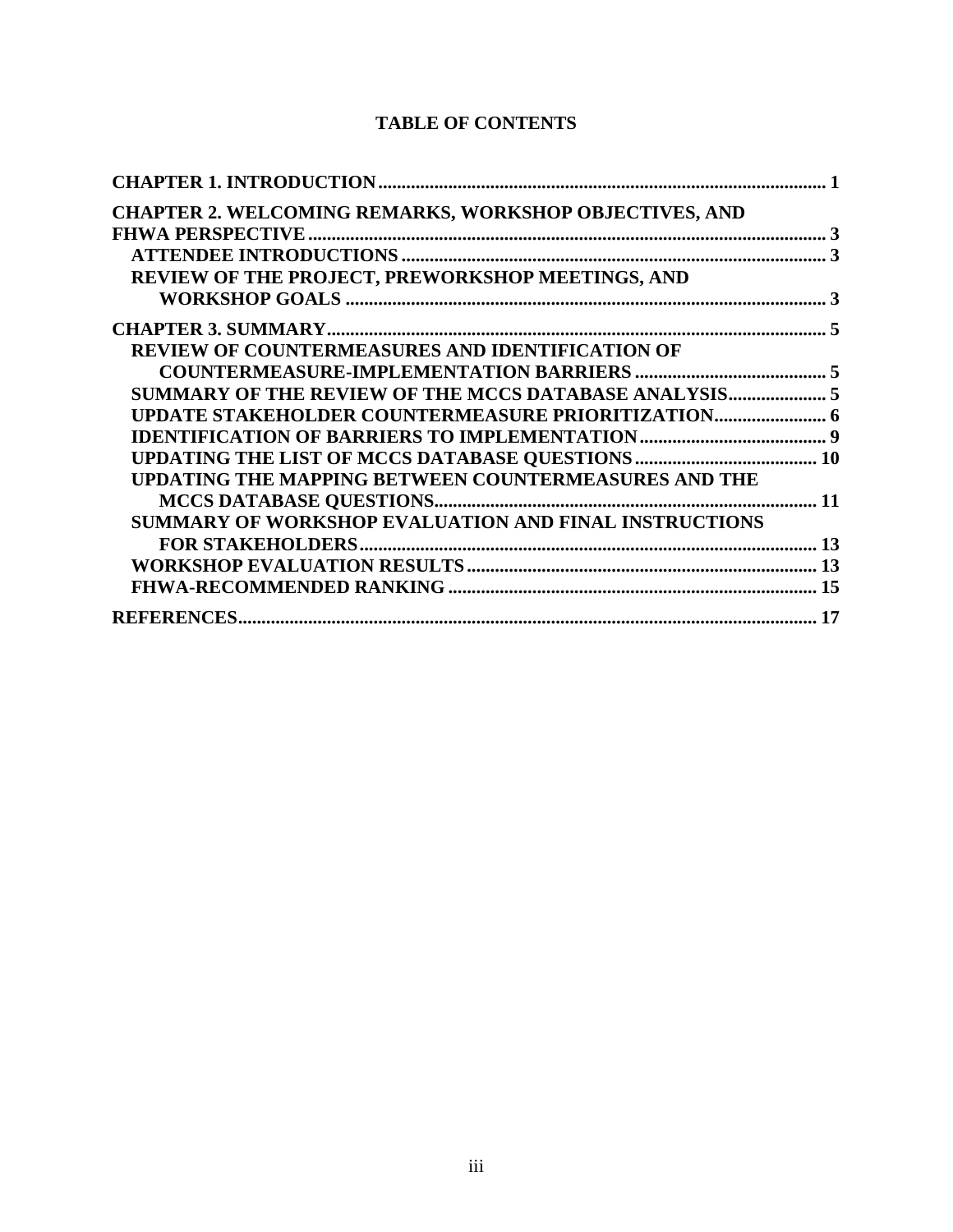# **LIST OF TABLES**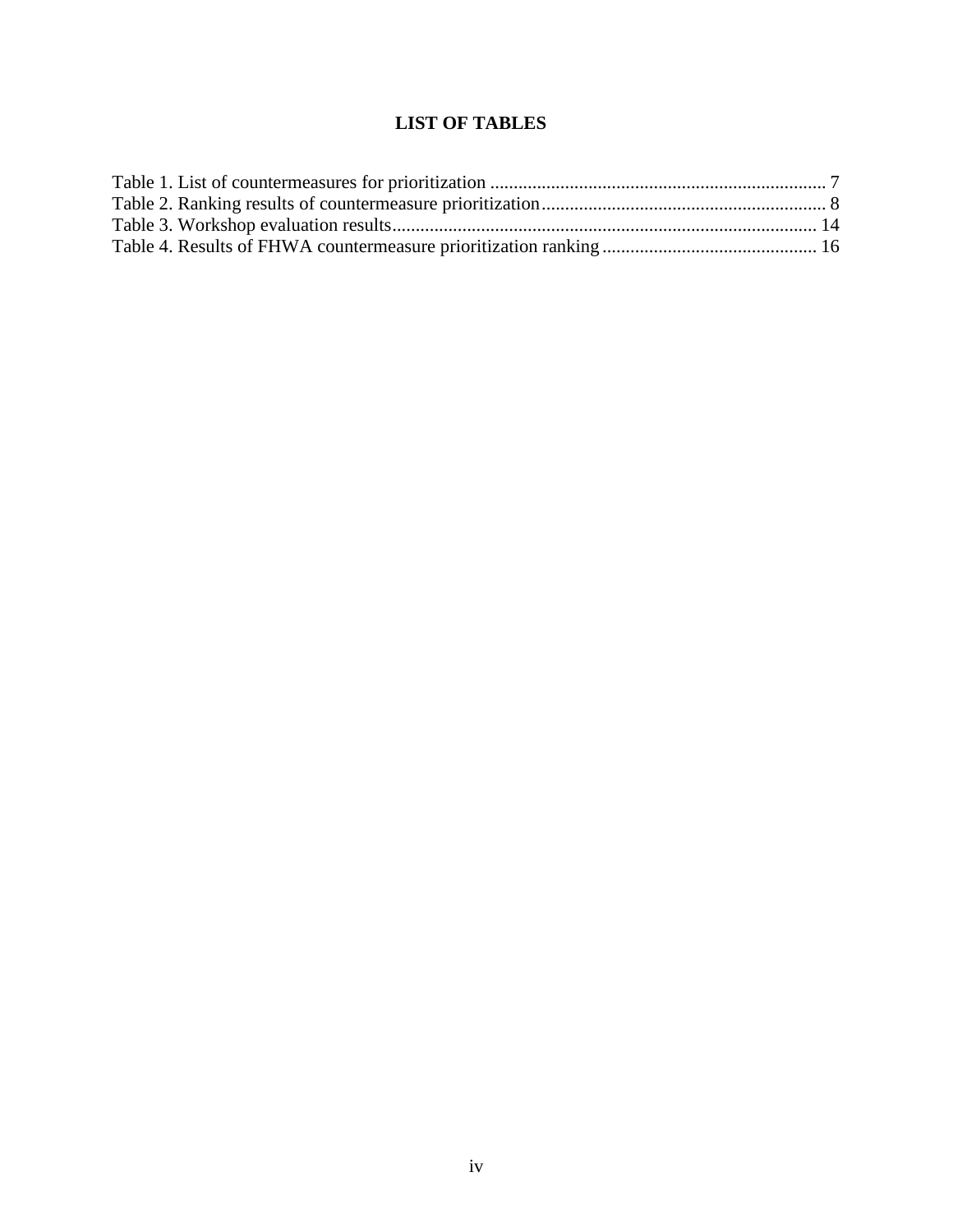# **LIST OF ABBREVIATIONS**

| <b>FHWA</b>     | Federal Highway Administration                               |
|-----------------|--------------------------------------------------------------|
| <b>ITS</b>      | intelligent transportation system                            |
| <b>MCCS</b>     | Motorcycle Crash Causation Study                             |
| <b>MUTCD</b>    | <b>Manual on Uniform Traffic Control Devices</b>             |
| <b>NASS GES</b> | National Automotive Sampling System General Estimates System |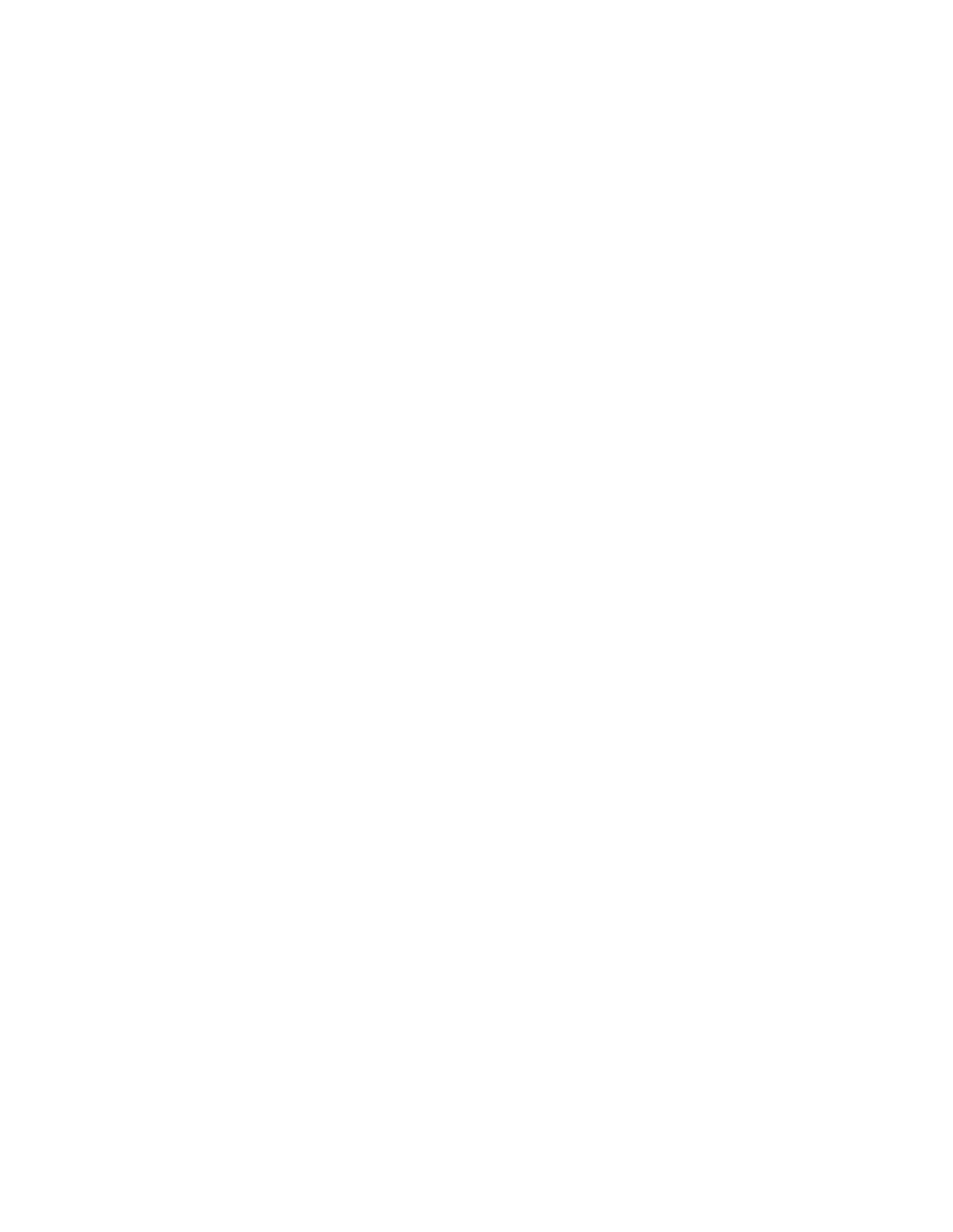#### **CHAPTER 1. INTRODUCTION**

<span id="page-8-0"></span>In 2017, the Federal Highway Administration (FHWA) sponsored a research project to identify three to five infrastructure-based motorcycle-crash countermeasures to consider for future research. The first project within task B was to conduct a literature review to identify the range of infrastructure-based motorcycle-crash countermeasures that are currently deployed or could be deployed to lessen motorcycle-crash risks, including mitigating injuries and reducing fatalities. The second project activity within task B consisted of an indepth analysis of the Motorcycle Crash Causation Study (MCCS) database to determine what infrastructure-based motorcyclecrash countermeasures, if implemented on a wide scale, could address the greatest number of motorcycle crashes.<sup>(1)</sup> The results of both activities within task B provided critical information regarding available infrastructure-based motorcycle-crash countermeasures and crash analyses to a multidisciplinary group of motorcycle stakeholders. Using this information, the stakeholders were asked to prioritize the list of countermeasures to consider for further research.

To refine the prioritization of infrastructure-based motorcycle-crash countermeasures, a workshop was conducted on February 13, 2018, in Arlington, VA, to solicit input from key stakeholders. This activity was task C of the project.

This report is an overview of the workshop and documents its results and conclusions. The workshop was a 4-h meeting to solicit input from key stakeholders on the proposed countermeasures, including their perceptions of which to consider for further research. The workshop began with an introduction and project overview by the FHWA project Task Order Contracting Officer's Representative, an introduction by the FHWA Office of Safety Research and Development Director, and introductions by key stakeholders who joined the meeting in person and by Web-conference platform. An overview of the project and workshop activities and goals was followed by a presentation of the literature review and a presentation of the MCCS database-analysis results. The key stakeholders then discussed the identified countermeasures and conducted the countermeasure prioritization activity. The final segment of the workshop consisted of a presentation of the finalized countermeasure prioritization as well as an evaluation of the workshop by the key stakeholders in attendance. Within 1 mo after the conclusion of the workshop, the FHWA project staff reviewed the stakeholder-prioritized list and established a final prioritization.

This report also summarizes the workshop activities and includes a list of key questions that could be answered using the MCCS database as well as a logical mapping between the questions and the highest priority countermeasures. Collectively, the prioritization activity conducted during the workshop provided a list of infrastructure-based motorcycle-crash countermeasures to consider for future research.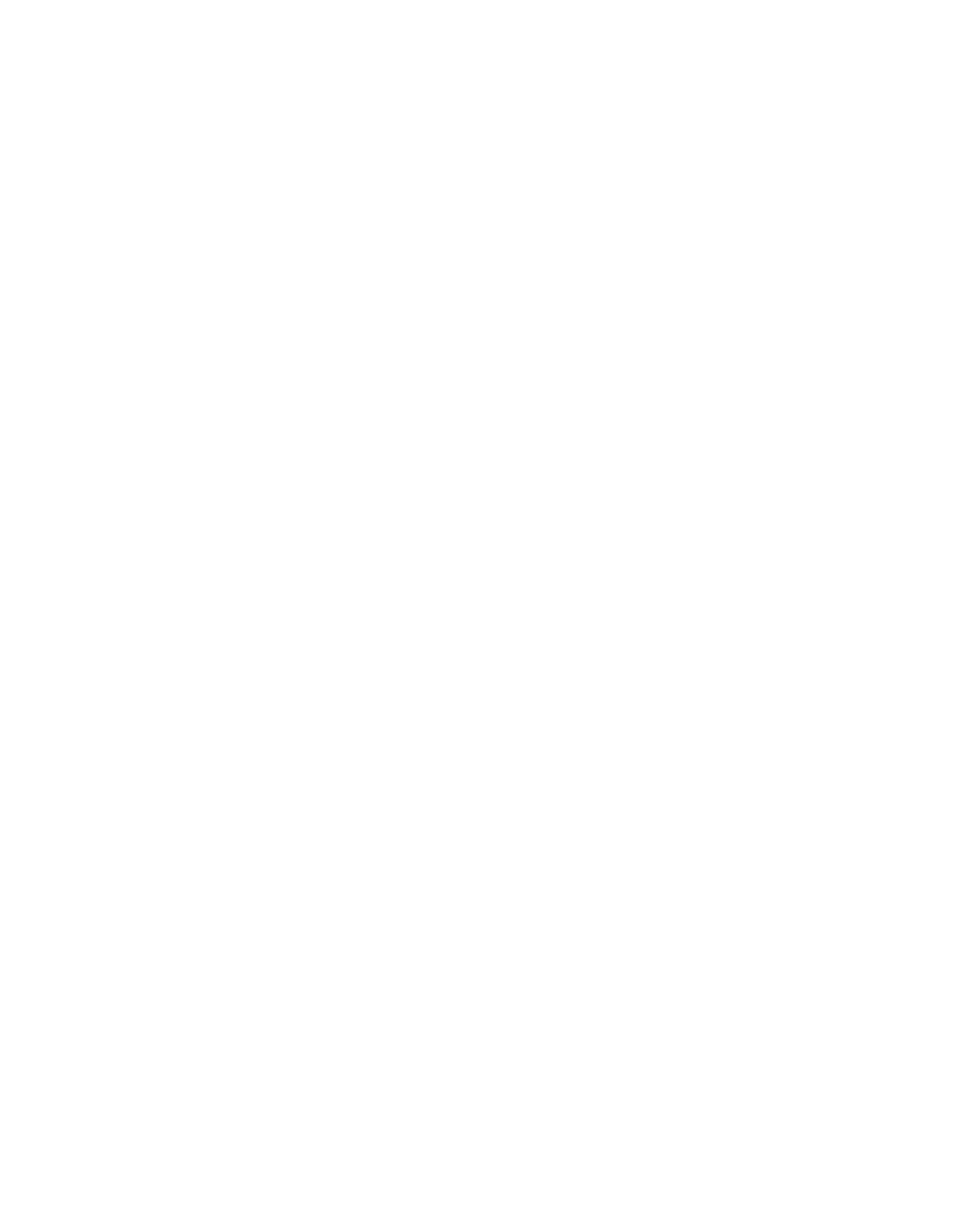## <span id="page-10-0"></span>**CHAPTER 2. WELCOMING REMARKS, WORKSHOP OBJECTIVES, AND FHWA PERSPECTIVE**

The workshop began with welcoming remarks from Mr. Yusuf Mohamedshah, Research Highway Safety Specialist at FHWA, and Ms. Monique Evans, former Director of the Office of Safety Research and Development at FHWA. Their introductions included the following:

- A welcoming for all attendees.
- An explanation that the workshop was part of a deliverable for an FHWA-funded project.
- An introduction to the MCCS and its relation to the workshop.
- A discussion of the potential for the workshop results to inform future research.

## <span id="page-10-1"></span>**ATTENDEE INTRODUCTIONS**

Following the introductions by Mr. Mohamedshah and Ms. Evans, attendees introduced themselves. Attendees included broad representation from motorcycle manufacturers, research institutes, academic institutions, Federal Government, private companies, and engineering and safety consultants. In addition, a majority of the attendees were active motorcycle riders.

## <span id="page-10-2"></span>**REVIEW OF THE PROJECT, PREWORKSHOP MEETINGS, AND WORKSHOP GOALS**

A brief overview of the workshop agenda and documents in the attendee folders was provided. Next, an overview of the project goal, which was to identify three to five infrastructure-based motorcycle-crash countermeasures to consider for future research, was provided. To reach this goal, the project outlined the following tasks:

- Analyze the MCCS database to identify crash-causation factors that could be addressed by infrastructure-based motorcycle-crash countermeasures.
- Review literature of infrastructure-based motorcycle-crash countermeasures.
- Conduct a preworkshop meeting to narrow the countermeasures being considered.
- Conduct a workshop to identify three to five countermeasures to consider for future research.

Attendees who agreed to participate in the workshop also took part in the preworkshop meetings on February 2 or February 5, 2018. The goals of the preworkshop meeting were as follows:

- Review the MCCS database analysis and the results of the analysis.
- Review the infrastructure-based motorcycle-crash countermeasures identified in the literature review.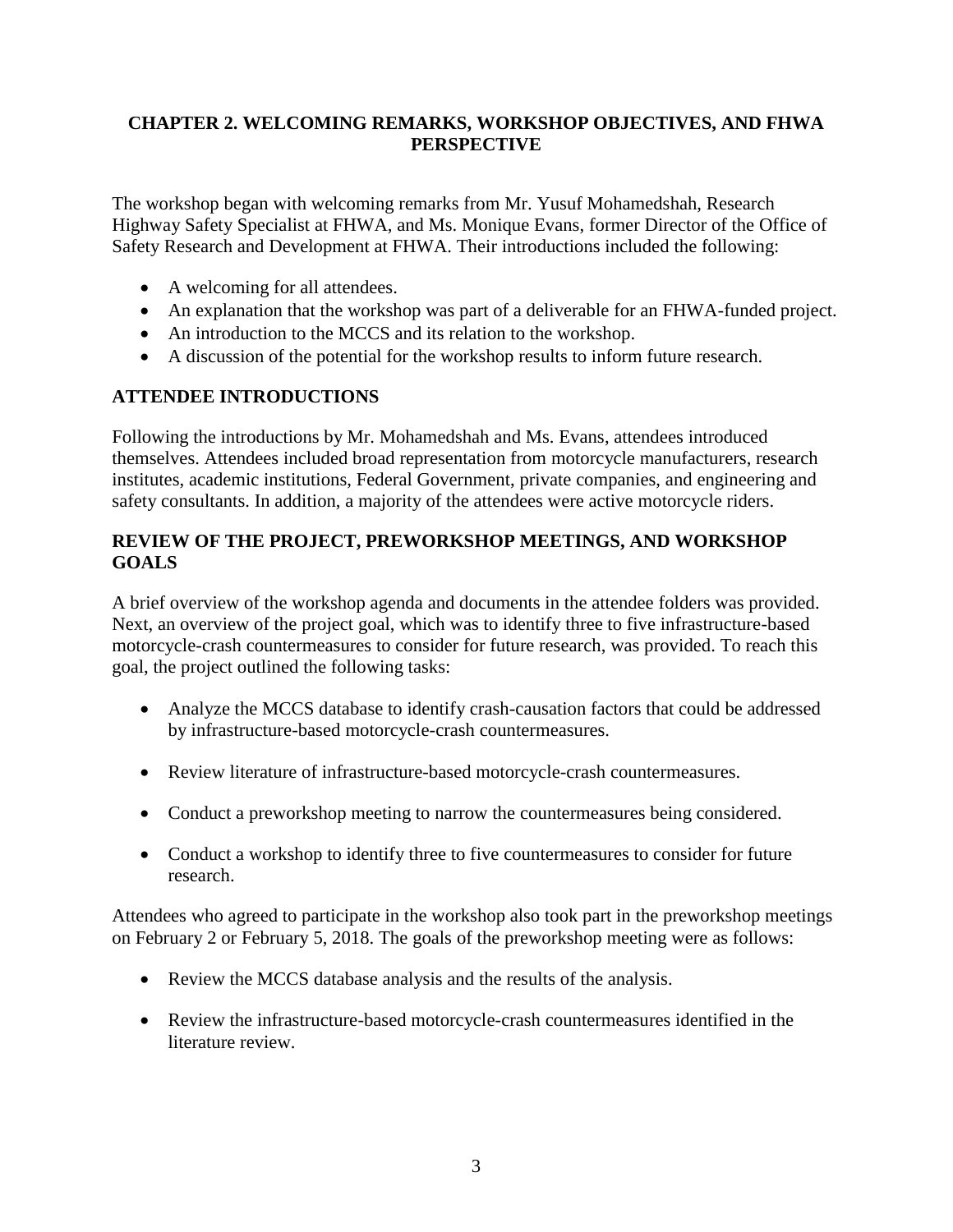- Describe the rationale for prioritizing the list of countermeasures.
- Conduct an initial prioritization of the countermeasures to arrive at a list of 10 for an indepth discussion during the workshop.

The goals of the workshop were as follows:

- Discuss and reprioritize the top 10 infrastructure-based motorcycle-crash countermeasures identified during the preworkshop meeting.
- Prioritize a list of MCCS database questions.
- Link the prioritized countermeasures with the MCCS questions.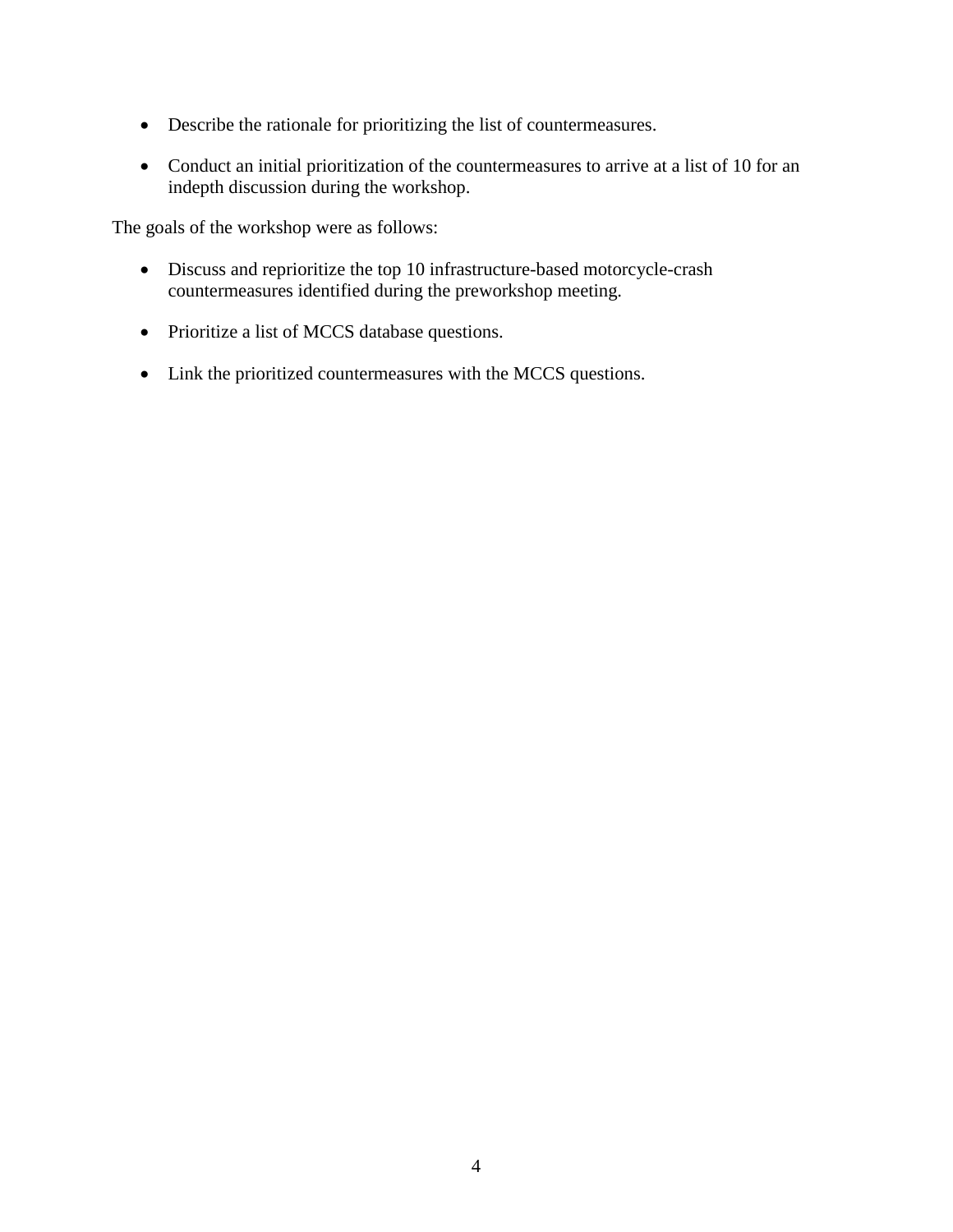#### **CHAPTER 3. SUMMARY**

#### <span id="page-12-1"></span><span id="page-12-0"></span>**REVIEW OF COUNTERMEASURES AND IDENTIFICATION OF COUNTERMEASURE-IMPLEMENTATION BARRIERS**

The following list contains the top 10 countermeasures prioritized in the preworkshop. The items appear in order of rank and include the identification number in parentheses:

- 1. Guardrail continuous-protection system (5.1).
- 2. Pavement-condition repair (2.3).
- 3. High-friction surface treatment (2.1).
- 4. In-curve warning signs (5.7).
- 5. Lighting (1.6).
- 6. Remove roadside trees and poles (5.10).
- 7. Signals (1.4).
- 8. Punctual energy absorber (5.3).
- 9. Limited-sight-distance warning signs (1.2).
- 10. Prohibitive signs (1.3).

Attendees raised the notion that the list of 10 countermeasures was diverse, but none of the countermeasures would prevent a crash or help a rider survive a crash. This idea resulted in a group discussion of what countermeasures should be included in the prioritization activity. Attendees agreed that it is always more desirable to prevent a crash than to mitigate a fatality or injury after a crash. The list of countermeasures from the preworkshop prioritization activity focused on both crash mitigation and prevention, whereas countermeasures identified in the MCCS database analysis focused primarily on crash prevention. After a detailed discussion of the crash-prevention and crash-mitigation approaches, attendees had two recommendations: that the remainder of the workshop discussion be focused on the top eight countermeasures identified in the previous MCCS analysis and that these countermeasures serve as the core list for the prioritization task with the option to include additional countermeasures identified in the literature review as needed.

Researchers agreed that the approach attendees recommended was appropriate, but it necessitated a significant modification to the workshop agenda. If time did not permit, it was allowable to not pursue prioritizing the list of MCCS database questions and linking the prioritized countermeasures with the MCCS questions. The discussion about identifying barriers to countermeasure implementation concluded early to ensure sufficient time to review of the MCCS database analysis.

#### <span id="page-12-2"></span>**SUMMARY OF THE REVIEW OF THE MCCS DATABASE ANALYSIS**

The review of the MCCS database analysis began with a short description of the MCCS. The purpose of the MCCS was to update the Hurt Report, which was used to collect data in the late 1970s.<sup> $(1,2)$ </sup> In contrast, the MCCS data were collected from 2011 to 2016.<sup>(1)</sup> Similar to the Hurt Report, the MCCS data represented motorcycle crashes that occurred in Orange County,  $CA<sup>(1)</sup>$ The MCCS database includes information on 351 motorcycle crashes and 702 motorcycle-crash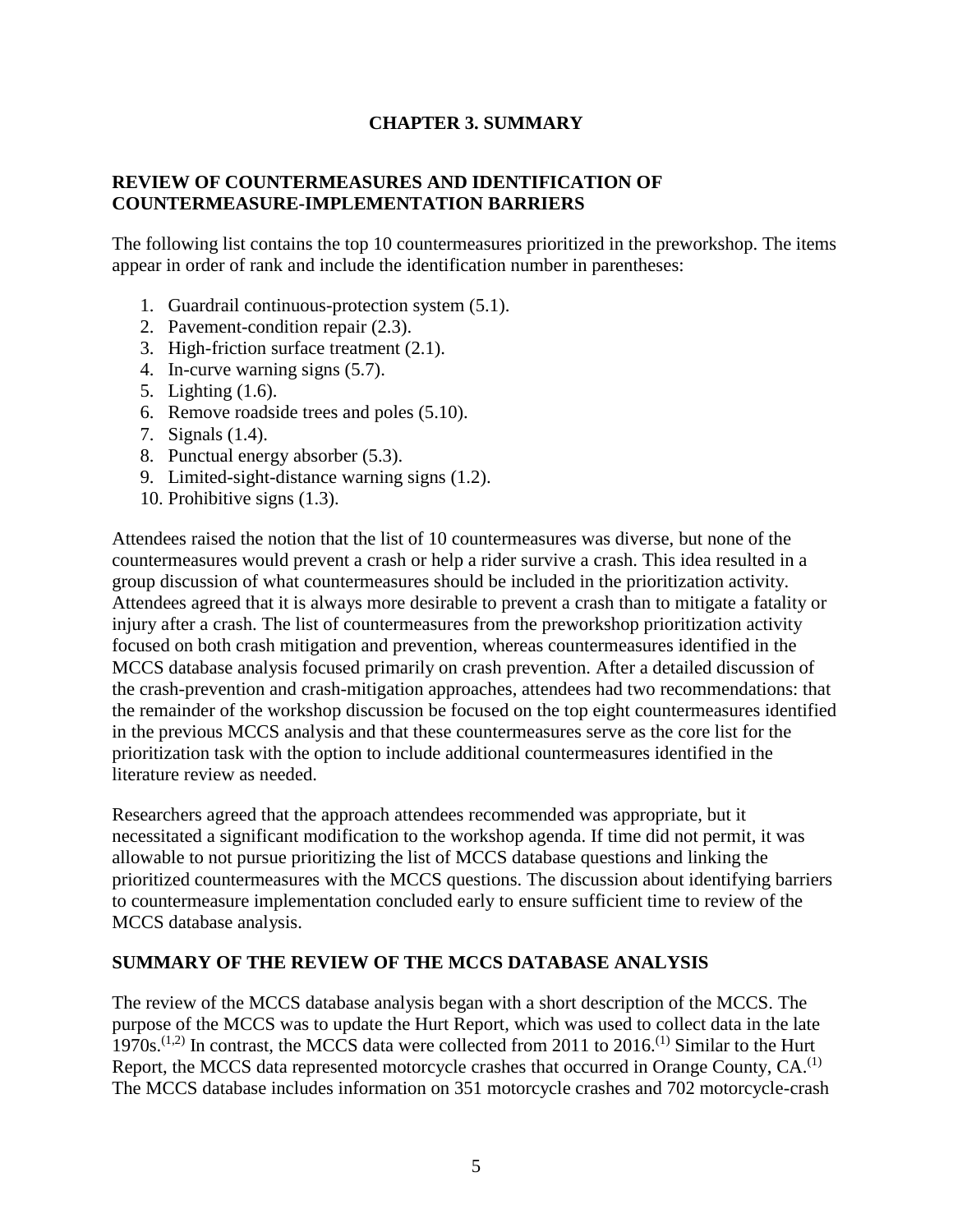control cases.(1) The three main components of the MCCS analysis included completing the following:

- Determining how well the MCCS data represented motorcycle crashes at the national level.
- Identifying infrastructure-based motorcycle-crash countermeasures that could address the major crash categories observed in the MCCS data.
- Estimating the potential benefit of implementing those infrastructure-based motorcyclecrash countermeasures at the national level.

Eight countermeasures that could address at least 500 motorcycle crashes per yr were identified from the MCCS analysis. These countermeasures included the following:

- Improving sight distance for intersections.
- Improving sight distance for nonintersections.
- Installing no-left-turn signs.
- Installing retroreflective striping.
- Installing warning signs for intersections ahead and for merging/oncoming traffic.
- Installing stop signs.
- Installing curve-speed warning signs.

Researchers then discussed the benefits of the MCCS database. These benefits included the fact that the MCCS database is a rich source of information that contains structured data, narratives, photographs, and diagrams. The MCCS database is unique in that it contains extensive data on infrastructure-related factors at the time of the crash; however, a limitation of the database is that the data represent a small geographic area (Orange County, CA), which may not be representative of the entire United States. Researchers addressed this limitation by calibrating the MCCS database so the data more closely matched the crash distribution in the National Automotive Sampling System General Estimates System (NASS GES) dataset.<sup>(3)</sup> Due to the limited sample, the analysis may have missed infrastructure-based motorcycle-crash countermeasures that were important regionally or nationally. An additional limitation was that crashes from the MCCS database could not be mapped appropriately to the NASS GES database to fully explore the potential benefit of some countermeasures (e.g., ensuring proper cross slope, side of roadway parking, and retrofit concrete barrier).

## <span id="page-13-0"></span>**UPDATE STAKEHOLDER COUNTERMEASURE PRIORITIZATION**

Researchers then led a group discussion of the eight countermeasures from the MCCS analysis. The group discussed adding countermeasures as well as any previously unidentified countermeasures to this list from the literature review. Attendees added the following countermeasures:

- Pavement-condition repair  $(2.3)$ .
- High-friction surface treatment (2.1).
- Textured pavement markings  $(2.2)$ .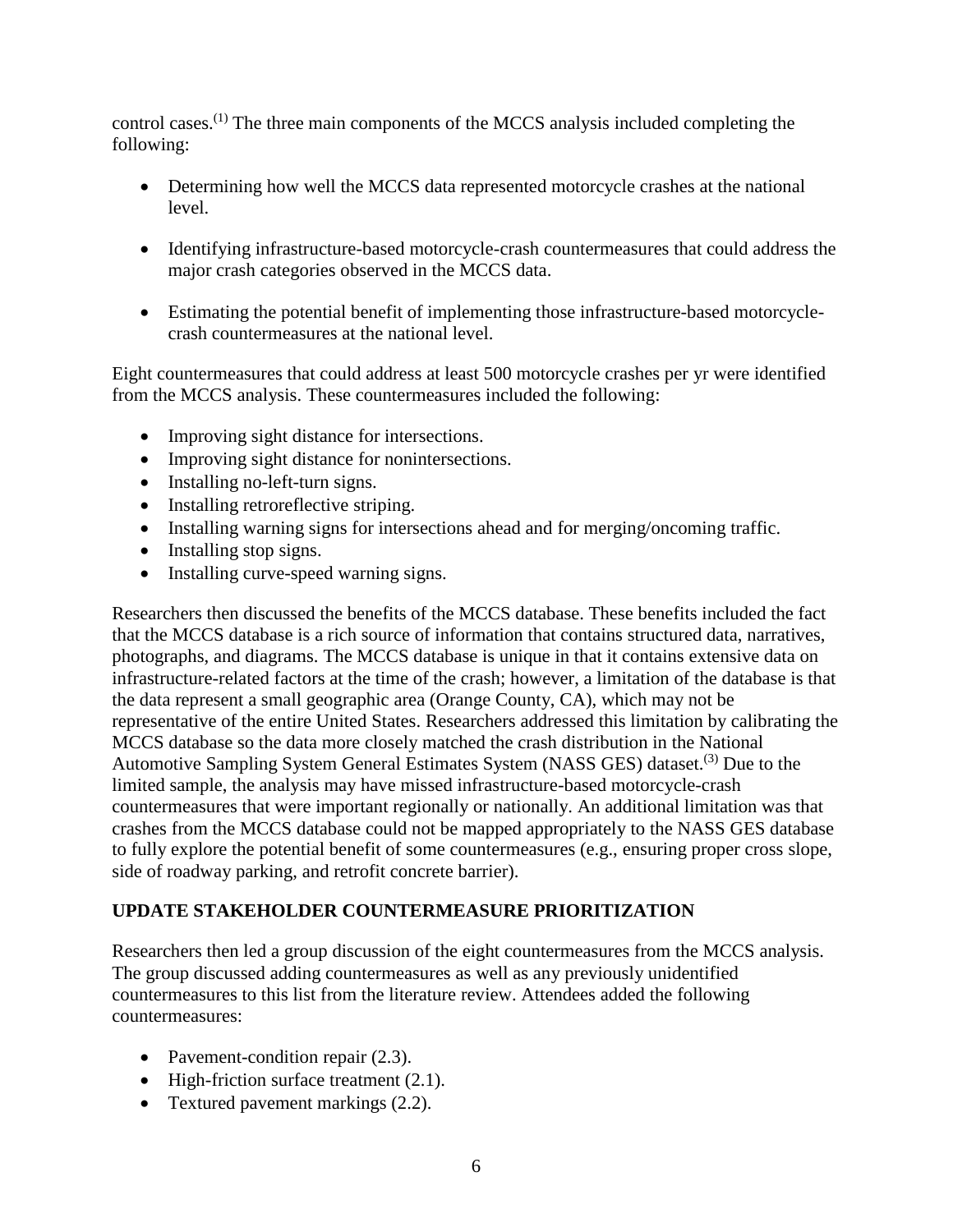- Positive guidance in a work zone (5.11).
- Pavement-change warning signs  $(2.6)$ .
- Guardrail continuous-protection system  $(5.1)$ .
- Retrofit concrete barrier (5.2).

Attendees discussed and combined similar countermeasures. First, they combined high-friction surface treatment (2.1) and textured pavement markings (2.2). Second, attendees combined guardrail continuous-protection system (5.1) and retrofit concrete barrier (5.2) into a general category titled "barrier treatments for motorcycles." [Table 1](#page-14-0) lists the countermeasures included in the prioritization activity.

<span id="page-14-0"></span>

| <b>Countermeasure</b> | <b>Countermeasures Identified in</b> | <b>Countermeasures Identified in the</b> |  |
|-----------------------|--------------------------------------|------------------------------------------|--|
| <b>Number</b>         | the MCCS Database Analysis           | <b>Review of Literature</b>              |  |
| 1.2                   | Sight distance—intersection;         | Limited-sight-distance warning signs     |  |
|                       | sight distance—segment               |                                          |  |
| 1.3                   | Stop sign; no-left-turn sign         | Prohibitive signs                        |  |
| 1.4                   | New signal with protected turn       | Signals                                  |  |
| 1.5                   | Warning intersection/driveway-       | Intersection/merging traffic warning     |  |
|                       | ahead sign                           | signs                                    |  |
| 2.1; 2.2              |                                      | High-friction surface treatment;         |  |
|                       |                                      | textured pavement markings               |  |
| 2.3                   |                                      | Pavement-condition repair                |  |
| 2.6                   |                                      | Pavement-change warning signs            |  |
| 3.1                   | Sight distance—intersection;         | Design for motorcycle sight distance     |  |
|                       | sight distance—segment               |                                          |  |
| 5.1; 5.2              |                                      | Guardrail continuous-protection          |  |
|                       |                                      | system; retrofit concrete barrier        |  |
| 5.5                   | Curve-speed warning sign             | Curve-speed warning                      |  |
| 5.8                   | Retroreflective striping             | Pavement markings                        |  |
| 5.11                  |                                      | Positive guidance in a work zone         |  |

**Table 1. List of countermeasures for prioritization.**

—No countermeasure identified in the MCCS database analysis.

In addition to finalizing the list for prioritization, the group discussed how to weight the countermeasures, such as by cost, number and rate of crashes reduced, implementation cost and timeline, and number of lives saved, to name a few. However, based on the discussion, it was clear that each attendee had a unique opinion, and therefore, they were instructed to weight according to personal preference.

Eligible attendees were instructed to vote using an online voting platform. The poll asked attendees to "Please rank the top motorcycle safety infrastructure-based countermeasures identified from the MCCS analysis and our discussion today from top (most preferred) to bottom (least preferred)." To vote, attendees selected a countermeasure and moved it higher or lower in the list. The online voting platform automatically assigned the highest ranked countermeasure a score of 1 and the lowest ranked countermeasure a score of 12 and created a final list by averaging the participant scores for each countermeasure. [Table 2](#page-15-0) displays the ranking results.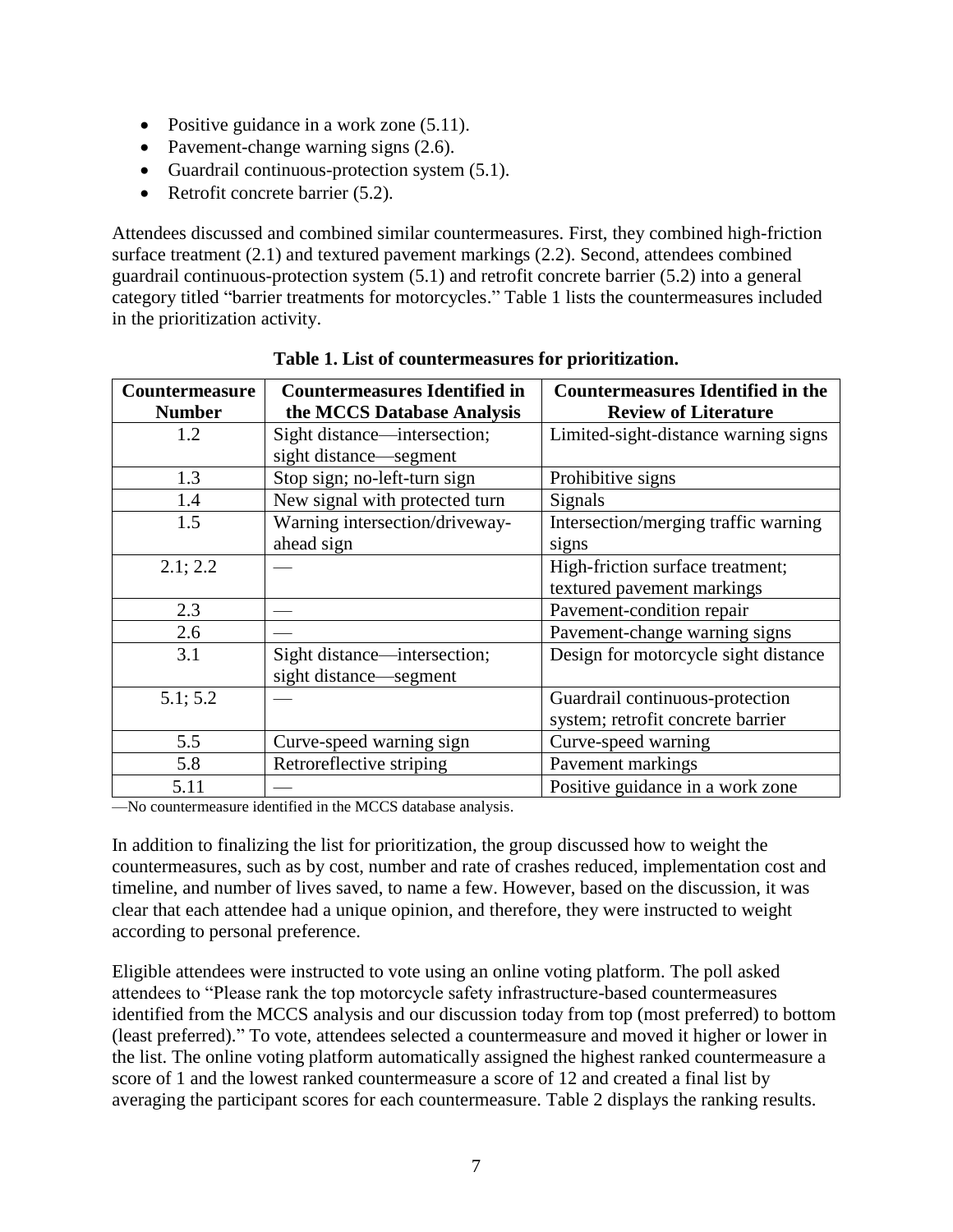<span id="page-15-0"></span>

|                             | <b>Average</b>              |                                 |                                      |
|-----------------------------|-----------------------------|---------------------------------|--------------------------------------|
| <b>Final</b><br><b>Rank</b> | <b>Rank</b><br><b>Score</b> | <b>Countermeasure</b>           | <b>Alignment to MCCS Analysis</b>    |
| 1                           | 4.63                        | High-friction surface treatment |                                      |
|                             |                             | $(2.1)$ ; textured pavement     |                                      |
|                             |                             | markings $(2.2)$                |                                      |
| $\overline{2}$              | 4.94                        | Pavement-condition repair       |                                      |
|                             |                             | (2.3)                           |                                      |
| 3                           | 5.56                        | Limited-sight-distance warning  | Sight distance-segment;              |
|                             |                             | signs $(1.2)$                   | sight distance—intersection          |
| $\overline{4}$              | 6.31                        | Pavement-change warning sign    |                                      |
|                             |                             | (2.6)                           |                                      |
| 5                           | 6.34                        | Design for motorcycle sight     | Sight distance—segment;              |
|                             |                             | distance $(3.1)$                | sight distance—intersection          |
| 5                           | 6.34                        | Curve-speed warning (5.5)       | Curve-speed warning signs            |
| 6                           | 6.44                        | Guardrail continuous-           |                                      |
|                             |                             | protection system $(5.1)$ ;     |                                      |
|                             |                             | retrofit concrete barrier (5.2) |                                      |
| 7                           | 6.82                        | Positive guidance in a work     |                                      |
|                             |                             | zone $(5.11)$                   |                                      |
| 8                           | 7.13                        | Pavement markings (5.8)         | Retroreflective striping             |
| 9                           | 7.50                        | Signals $(1.4)$                 | New signal with protected turn cycle |
| 10                          | 7.88                        | Intersection/merging traffic    | Warning intersections/driveway-      |
|                             |                             | warning signs $(1.5)$           | ahead sign                           |
| 11                          | 8.07                        | Prohibitive signs $(1.3)$       | Stop sign;                           |
|                             |                             |                                 | no-left-turn sign                    |

**Table 2. Ranking results of countermeasure prioritization.**

—No countermeasure aligned with the MCCS data analysis.

Workshop attendees also discussed several other motorcycle-related safety issues and crash countermeasures to consider for future research, including the following:

- As improvements to intelligent transportation systems (ITSs) are made, attendees agreed on the need for further research regarding ITSs to better understand their impact on motorcycle crashes. For example, what is the impact of red-light-violation warning systems on motorcycle-crash rates?
- Attendees disagreed on whether ITS implementation in the near future was realistic. They agreed other countermeasures should be pursued over ITS. However, attendees agreed that, as ITS improves over time, there is real potential for this countermeasure to reduce motorcycle crashes.
- Attendees agreed on the need for research regarding the impact of crack sealing (i.e., tar snakes), including the impact on road surface and overapplication, as well as research regarding adding material, such as sand, to the tar to increase the friction coefficient of the crack sealant.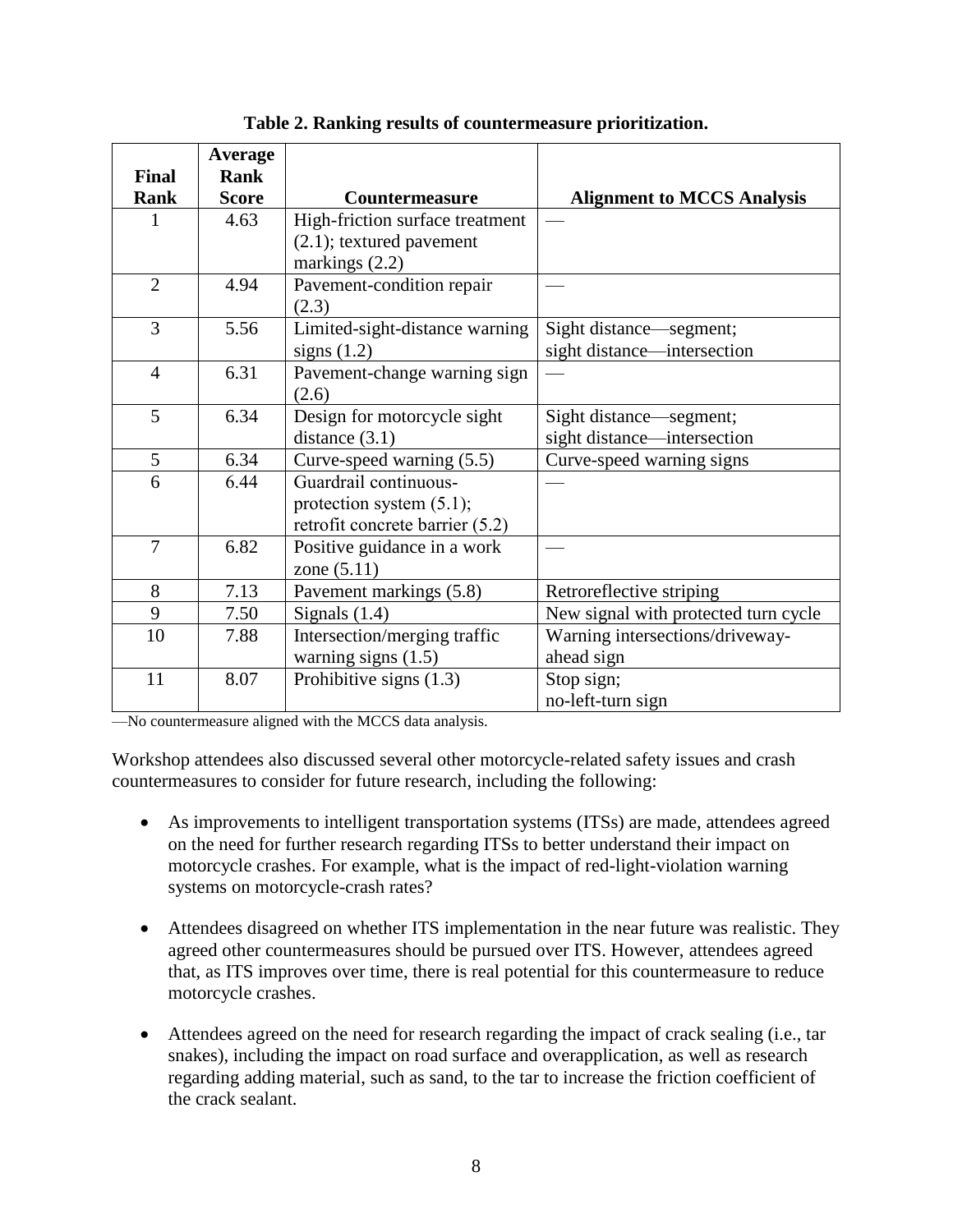- Attendees indicated there was a need for research regarding the impact of warning signs on motorcycle-crash rates, specifically focusing on the impact of riders' speed on the propensity of crashes.
- Attendees agreed on a need for future research regarding work-zone signs. Attendees were concerned about the potential effectiveness of work-zone signs and agreed that examination into their basic effectiveness would be warranted. In addition, attendees thought work-zone crashes may be overrepresented in certain geographical areas and felt an important topic to explore is where work zones are an issue.
- Attendees discussed the need for future research on the effectiveness of guardrails relative to rider safety. Attendees also agreed on the need for future research regarding environmental impacts of continuous guardrails, including limiting animals' ability to move beyond the barrier and off the road, thus remaining a risk to riders.

A primary workshop goal was to provide FHWA a list of three to five countermeasures to consider for future research to improve motorcyclist safety. The countermeasure prioritization task allowed experts in motorcycle safety to rank a list of infrastructure-based motorcycle-crash countermeasures. The five highest ranked countermeasures were as follows:

- 1. High-friction surface treatment (2.1) and textured pavement markings (2.2).
- 2. Pavement-condition repair (2.3).
- 3. Limited-sight-distance warning signs (1.2).
- 4. Pavement-change warning signs (2.6).
- 5. Designing for motorcycle sight distance (3.1).

A potential limitation discussed by workshop attendees is the ability to design and implement a single study to evaluate each countermeasure. This is particularly true of the first countermeasure, which contains two uniquely diverse approaches for improving friction that may require two different evaluation approaches. In addition, the second countermeasure addresses the general concept of improving roadway conditions through repairs, but there will likely be significant challenges when designing a single study to address the wide range of possible repairs.

## <span id="page-16-0"></span>**IDENTIFICATION OF BARRIERS TO IMPLEMENTATION**

At the onset of the workshop, researchers indicated the need to identify any barriers that would inhibit countermeasure implementation. Throughout the workshop and particularly during the countermeasure discussion, attendees identified several implementation barriers for FHWA to consider including the following:

- The cost of implementation for any countermeasure, including the cost of installation and long-term maintenance.
- The time required for implementation.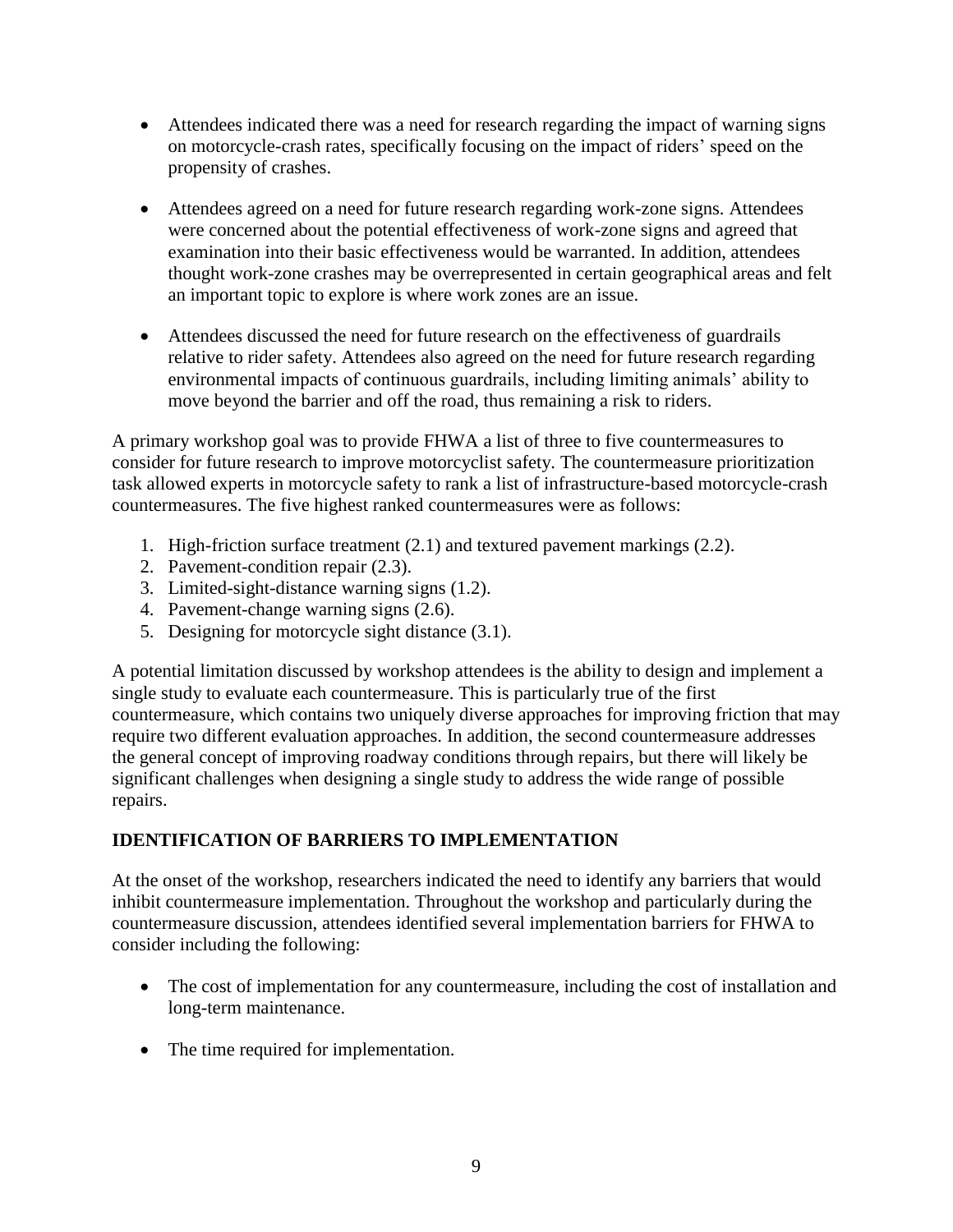- An agency's willingness to install infrastructure-based countermeasures when motorcycles only account for a small percentage of road users and injuries/fatalities.
- A need to know the impact on both nonmotorcycle road users and motorcyclists.

Attendees also identified specific implementation barriers for some countermeasures, which included the following:

- Guardrail continuous-protection system.
	- o The best solution is to implement guardrails at all possible locations but doing so is not feasible. The issue is prioritizing locations for guardrail installation so the locations with the greatest risk are addressed. Closely related to this issue is the notion that agencies may be found liable if a motorcycle crash occurs on a curve without a guardrail despite an analysis that indicated no need for a guardrail.
	- o Environmental problems associated with continuous guardrails, such as animal crossings, are important factors to consider.
	- o Changes to guardrails, such as adding a rub rail, will result in the guardrail needing to be retested, which would most likely be resisted.
- Warning-sign placards.
	- o Some Professional Transportation Operations Engineers (an Institute of Transportation Engineers certification) may resist installing placards (e.g., 18 by 18 inches) warning motorcycle riders of a hazard ahead unique to motorcycles (e.g., a warning for grooved pavement). Resistance may be because the placard denotes a particular motorized vehicle that the *Manual on Uniform Traffic Control Devices*  $(MUTCD)$  deems unusual.<sup>(4)</sup> However, graphics of vehicles (e.g., commercial trucks, firetrucks, tractors) do appear in the MUTCD. Attendees noted that warning-sign placards are employed in European countries.

## <span id="page-17-0"></span>**UPDATING THE LIST OF MCCS DATABASE QUESTIONS**

Due to reorganizing the agenda, prioritization activity, and extended group discussion about countermeasures, researchers and FHWA staff decided not to enlist the help of attendees to update the list of MCCS database questions during the workshop. Instead, researchers met after the workshop and generated a list of MCCS database questions that included the following:

- Which infrastructure-based countermeasures should be examined in combination?
- For combinations of infrastructure-based countermeasures, is the order of implementation potentially important?
- Does the ranking of infrastructure-based countermeasures differ for crash prevention versus improvement of injury severity?
- Does the ranking of infrastructure-based countermeasures differ for scooters and mopeds versus motorcycles?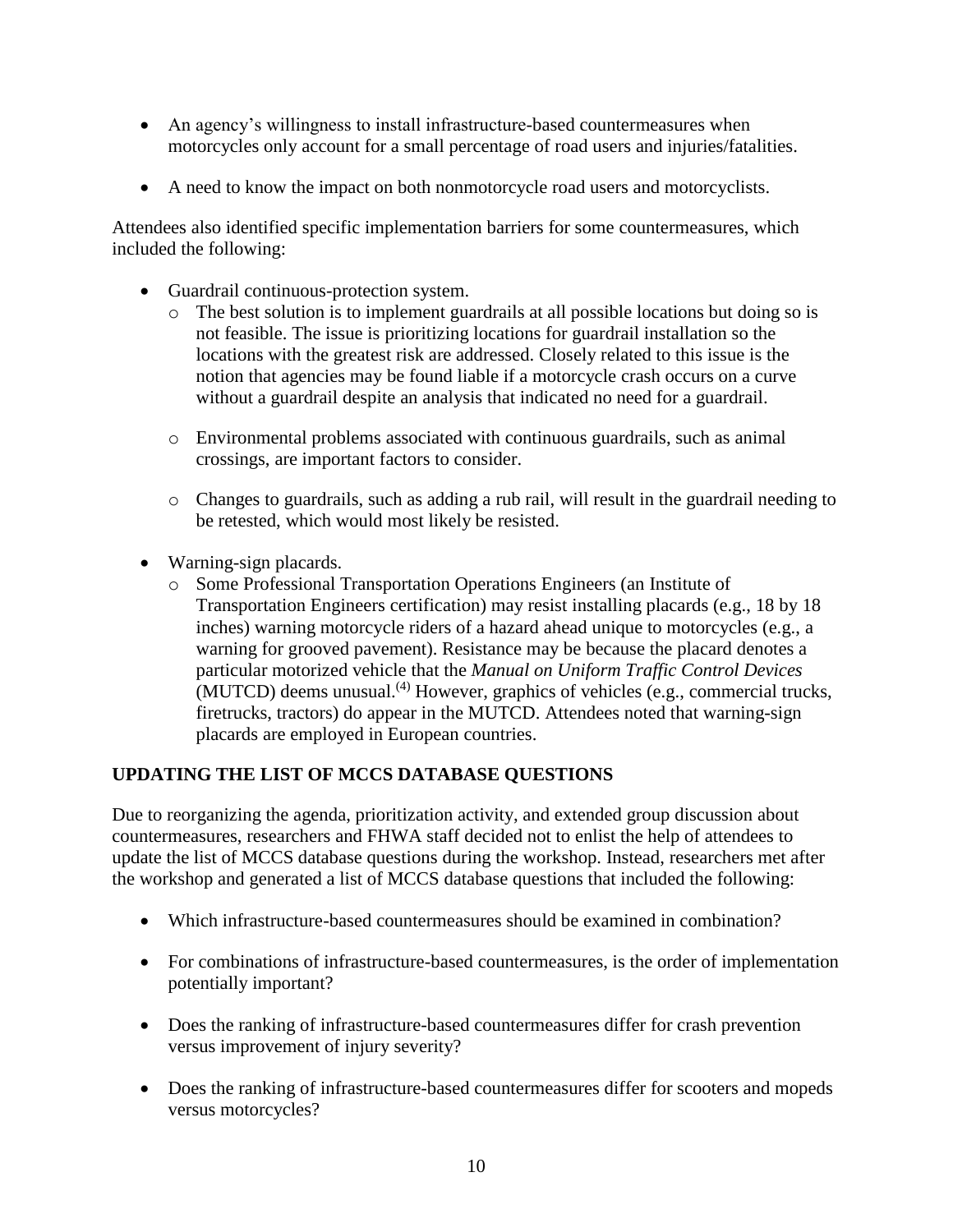- Does the ranking of infrastructure-based countermeasures differ for single-motorcycle crashes versus multivehicle crashes?
- What pavement markings, other than retroreflective striping, could reduce crashes or their severity?
- How do crash frequency and severity differ regarding improving sight distance of the motorcyclist versus improving sight distance of vehicle drivers so they can more readily see the motorcycle and rider?
- Are there infrastructure-based countermeasures that may be especially effective in certain geographic areas or areas with specific roadway characteristics where impaired or distracted motorcycle crashes are common?
- What injury diagnoses are associated with each infrastructure-based countermeasure?
- Which infrastructure-based countermeasures are not a top concern in the MCCS database but are important from a national or regional perspective based on additional analysis of the NASS GES database and possibly other datasets.

## <span id="page-18-0"></span>**UPDATING THE MAPPING BETWEEN COUNTERMEASURES AND THE MCCS DATABASE QUESTIONS**

Due to reorganizing the agenda, prioritization activity, and extended group discussion of the countermeasures, researchers decided not to pursue mapping the countermeasures to the MCCS database questions during the meeting. Instead, researchers met after the workshop and mapped the MCCS database questions to each of the five highest rated countermeasures. The mapping results are as follows:

- High-friction surface treatment (2.1); textured pavement markings (2.2):
	- $\circ$  Which infrastructure countermeasures should be examined in combination?
	- o For combinations of infrastructure-based countermeasures, is the order of implementation potentially important?
	- o Are there infrastructure-based countermeasures that may be especially effective in certain geographic areas or areas with specific roadway characteristics where impaired or distracted motorcycle crashes are common?
	- o What injury diagnoses are associated with each infrastructure-based countermeasure?
	- o What pavement markings, other than retroreflective striping, could reduce motorcycle crashes or their severity?
- Pavement-condition repair  $(2.3)$ :
	- o Which infrastructure-based countermeasures should be examined in combination?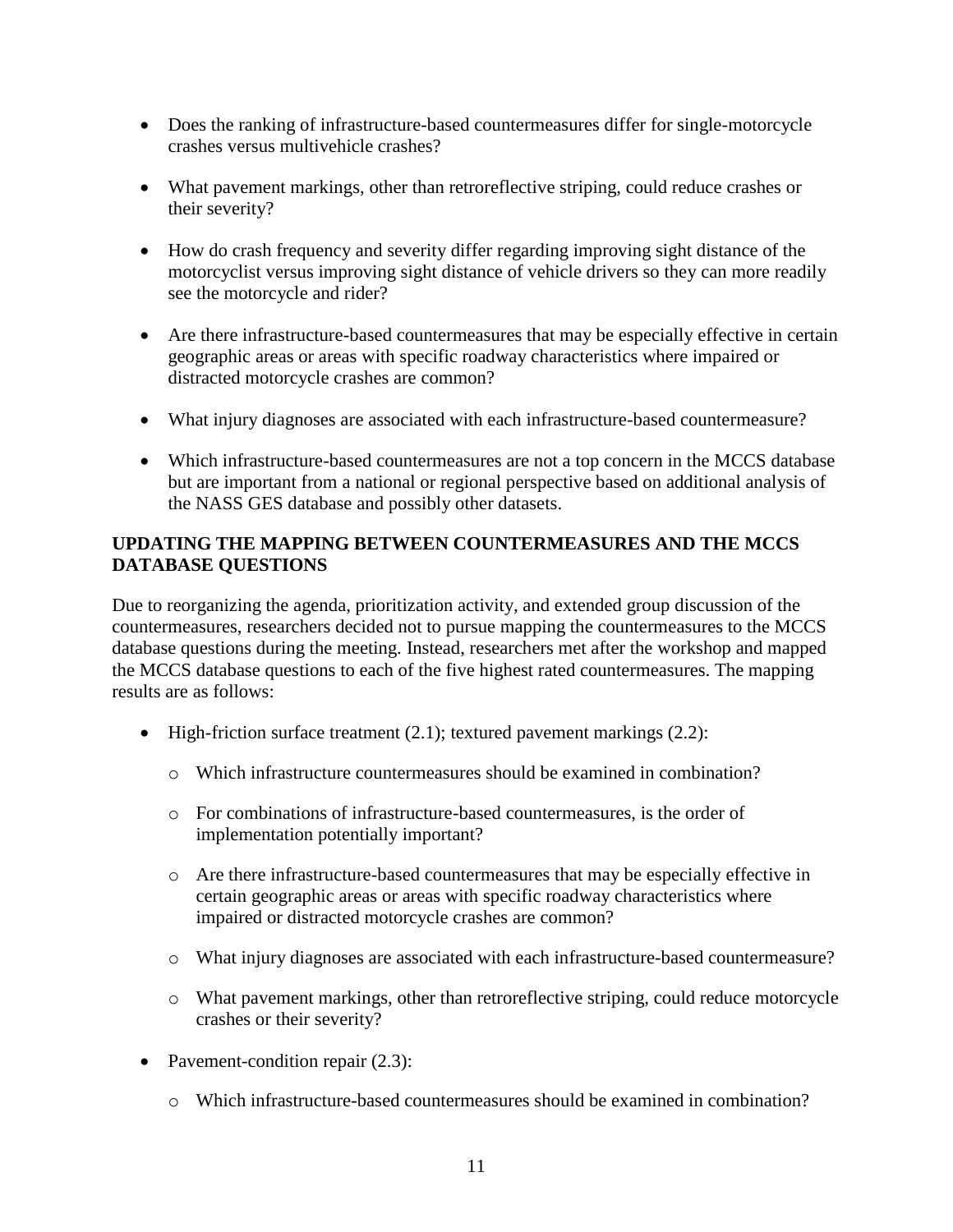- o For combinations of infrastructure-based countermeasures, is the order of implementation potentially important?
- o Are there infrastructure-based countermeasures that may be especially effective in certain geographic areas or areas with specific roadway characteristics where impaired or distracted motorcycle crashes are common?
- o What injury diagnoses are associated with each infrastructure-based countermeasure?
- Limited-sight-distance warning signs (1.2); sight distance—segment; sight distance intersection:
	- $\circ$  Which infrastructure-based countermeasures should be examined in combination?
	- o For combinations of infrastructure-based countermeasures, is the order of implementation potentially important?
	- o Are there infrastructure-based countermeasures that may be especially effective in certain geographic areas or areas with specific roadway characteristics where impaired or distracted motorcycle crashes are common?
	- o What injury diagnoses are associated with each infrastructure-based countermeasure?
	- o How do crash frequency and severity differ regarding improving sight distance of the motorcyclist versus improving sight distance of vehicle drivers so they can more readily see the motorcycle and rider?
- Pavement-change warning sign  $(2.6)$ :
	- o Which infrastructure-based countermeasures should be examined in combination?
	- o For combinations of infrastructure-based countermeasures, is the order of implementation potentially important?
	- o Are there infrastructure-based countermeasures that may be especially effective in certain geographic areas or areas with specific roadway characteristics where impaired or distracted motorcycle crashes are common?
	- o What injury diagnoses are associated with each infrastructure-based countermeasure?
- Design for motorcycle sight distance (3.1); sight distance—segment; sight distance intersection:
	- o Which infrastructure-based countermeasures should be examined in combination?
	- o For combinations of infrastructure-based countermeasures, is the order of implementation potentially important?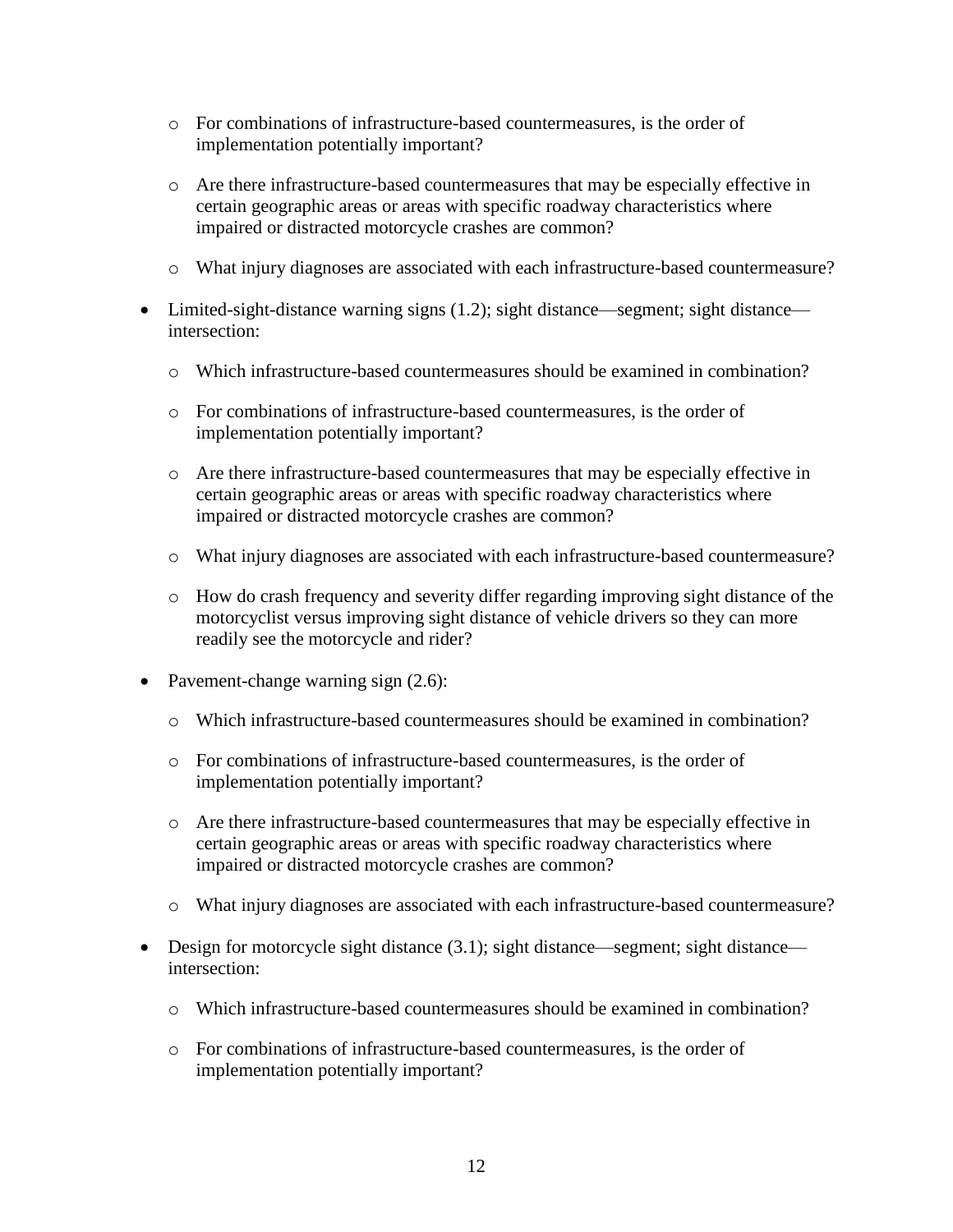- o Are there infrastructure-based countermeasures that may be especially effective in certain geographic areas or areas with specific roadway characteristics where impaired or distracted motorcycle crashes are common?
- o What injury diagnoses are associated with each infrastructure-based countermeasure?
- o How do crash frequency and severity differ regarding improving sight distance of the motorcyclist versus improving sight distance of vehicle drivers so they can more readily see the motorcycle and rider?
- Curve-speed warning (5.5); curve-speed warning signs:
	- $\circ$  Which infrastructure-based countermeasures should be examined in combination?
	- o For combinations of infrastructure-based countermeasures, is the order of implementation potentially important?
	- o Are there infrastructure-based countermeasures that may be especially effective in certain geographic areas or areas with specific roadway characteristics where impaired or distracted motorcycle crashes are common?
	- o What injury diagnoses are associated with each infrastructure-based countermeasure?

## <span id="page-20-0"></span>**SUMMARY OF WORKSHOP EVALUATION AND FINAL INSTRUCTIONS FOR STAKEHOLDERS**

The workshop concluded with a summary of the review and an update of the stakeholder countermeasure prioritization. Attendees were invited to discuss their impressions of the prioritization. They generally agreed on the prioritization with the exception of one attendee, who was surprised that the countermeasure pavement markings (5.8) was not included in the final ranking (see [table 4\)](#page-23-0) because, in the attendee's opinion, this particular infrastructure-based motorcycle-crash countermeasure could be deployed broadly and have a significant impact on reducing motorcycle crashes.

Once the discussion of countermeasures ended, researchers thanked all attendees for participating in the workshop. Traveling attendees were given a reminder to complete all travel documents required for reimbursement. In addition, workshop attendees who voted in the prioritization activity were asked to complete either a paper or electronic evaluation depending on their mode of participation.

#### <span id="page-20-1"></span>**WORKSHOP EVALUATION RESULTS**

Attendees who participated in the prioritization activity completed a workshop evaluation. Inperson attendees used a paper evaluation form, and Internet-conferencing attendees used an online survey.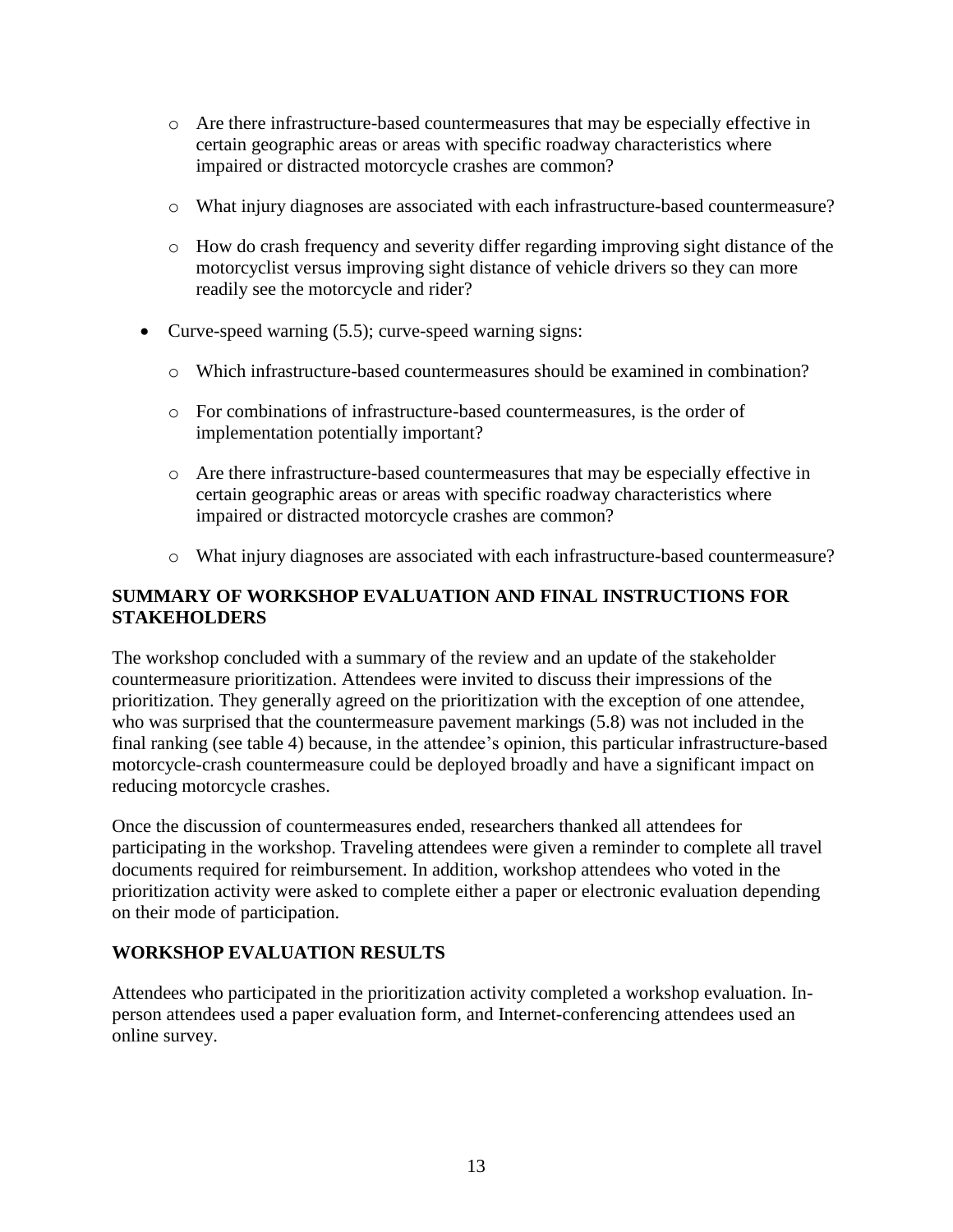Overall, the workshop received positive feedback, as evidenced by the following ratings (where *n* indicates the number of attendee responses):

- 38.46 percent  $(n = 5)$  ranked the overall workshop as excellent.
- $\bullet$  46.15 percent ( $n = 6$ ) ranked the overall workshop as very good.
- 15.38 percent  $(n = 2)$  ranked the overall workshop as good.

[Table 3](#page-21-0) provides a summary of the evaluation results.

<span id="page-21-0"></span>

|                          | <b>Strongly</b> |           |                |                 | <b>Strongly</b> |
|--------------------------|-----------------|-----------|----------------|-----------------|-----------------|
| <b>Evaluation Items</b>  | Agree           | Agree     | <b>Neutral</b> | <b>Disagree</b> | <b>Disagree</b> |
| The premeeting           | 71.43%          | 28.57%    | $0.00\%$       | $0.00\%$        | 0.00%           |
| webinar was              | $(n = 10)$      | $(n=4)$   | $(n=0)$        | $(n=0)$         | $(n=0)$         |
| beneficial.              |                 |           |                |                 |                 |
| The preprioritization    | 73.33%          | 26.67%    | $0.00\%$       | $0.00\%$        | $0.00\%$        |
| voting was easy to       | $(n=11)$        | $(n=4)$   | $(n = 0)$      | $(n = 0)$       | $(n = 0)$       |
| use.                     |                 |           |                |                 |                 |
| The workshop was         | 33.33%          | 46.67%    | 13.33%         | 0.00%           | 0.00%           |
| well organized.          | $(n=5)$         | $(n=7)$   | $(n = 2)$      | $(n = 0)$       | $(n = 0)$       |
| The goals of the         | 26.67%          | 53.33%    | 13.33%         | 6.67%           | $0.00\%$        |
| workshop were clearly    | $(n=4)$         | $(n = 8)$ | $(n = 2)$      | $(n=1)$         | $(n=0)$         |
| stated.                  |                 |           |                |                 |                 |
| The workshop goals       | 33.33%          | 60.00%    | 6.67%          | $0.00\%$        | $0.00\%$        |
| were met.                | $(n=5)$         | $(n = 9)$ | $(n=1)$        | $(n = 0)$       | $(n = 0)$       |
| The agenda for the       | 26.67%          | 40.00%    | 26.67%         | 6.67%           | 0.00%           |
| meeting was followed.    | $(n=4)$         | $(n = 6)$ | $(n = 4)$      | $(n=1)$         | $(n = 0)$       |
| The facilities (e.g.,    | 42.86%          | 50.00%    | 7.14%          | $0.00\%$        | $0.00\%$        |
| meeting room, Internet   | $(n = 6)$       | $(n=7)$   | $(n=1)$        | $(n=0)$         | $(n=0)$         |
| conferencing) were       |                 |           |                |                 |                 |
| appropriate.             |                 |           |                |                 |                 |
| The workshop met         | 46.67%          | 46.67%    | 6.67%          | $0.00\%$        | 0.00%           |
| your expectations.       | $(n=7)$         | $(n=7)$   | $(n=1)$        | $(n = 0)$       | $(n = 0)$       |
| The countermeasure       | 40.00%          | 53.33%    | 6.67%          | $0.00\%$        | 0.00%           |
| prioritization was well  | $(n = 6)$       | $(n = 8)$ | $(n=1)$        | $(n=0)$         | $(n=0)$         |
| organized.               |                 |           |                |                 |                 |
| The countermeasure       | 53.33%          | 40.00%    | $0.00\%$       | 6.67%           | $0.00\%$        |
| prioritization was fair. | $(n = 8)$       | $(n = 6)$ | $(n=0)$        | $(n=1)$         | $(n=0)$         |

**Table 3. Workshop evaluation results.**

Attendees also responded to the open-ended questions very positively. When asked what they liked best or found most useful about the workshop, attendees expressed positive feedback about the following:

- The group of experts brought in for the workshop.
- The enthusiasm of the group.
- The easiness and thoroughness of participation and discussion.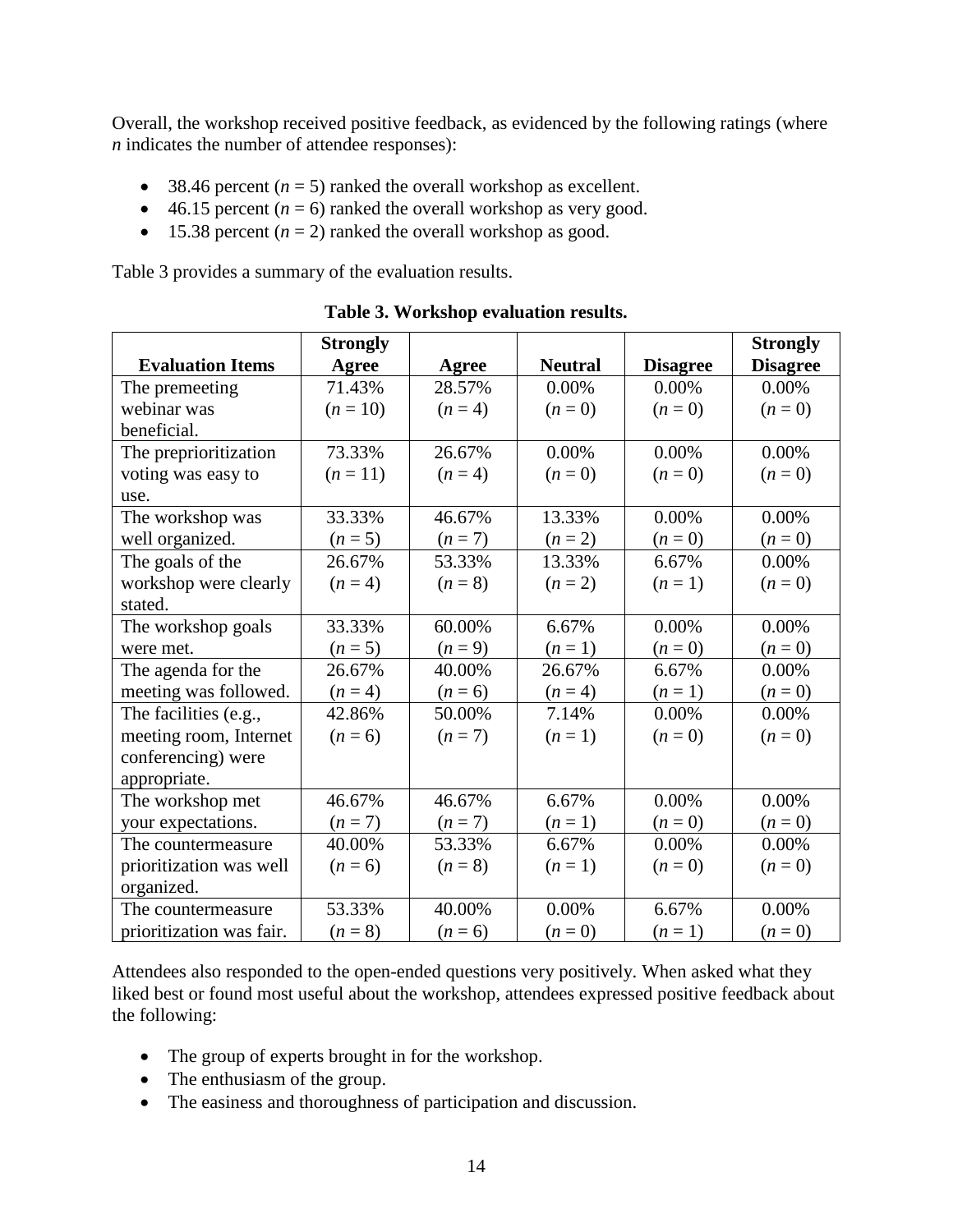- The well-organized delivery of information.
- The ability to share information on motorcycle safety.

Attendees enjoyed their interactions with the staff who hosted and organized the workshop.

As indicated in their responses, what attendees least liked or found less useful included the following:

- Articulation of workshop goals.
- Articulation of the end goal.
- Difficulty in keeping Internet-conferencing attendees focused on the end goal.
- Too much focus on the engineering side of infrastructure-based countermeasures and not enough focus on the data analysis.

Attendees commented negatively on the technical issues experienced at the start of the workshop, which were resolved by using a different phone microphone. Once resolved, attendees commented that the reorganization of the workshop was for the better because it facilitated attendees' comprehension and then rank the infrastructure-based motorcycle-crash countermeasures. It is clear that the changes to the agenda that occurred early on in the workshop negatively impacted the workshop organization, and such changes should have been better articulated.

When attendees were asked if they had any other comments or suggestions, they recommended the following:

- Using specific criteria for ranking countermeasures.
- Recording unrelated or off comments per topic and addressing these at a later time.
- Seeing a more diverse audience of attendees from the highway industry.

#### <span id="page-22-0"></span>**FHWA-RECOMMENDED RANKING**

After the workshop conclusion, researchers provided the results of the countermeasure prioritization ranking to FHWA. Using an internal process, FHWA reviewed and modified the ranking. This activity resulted in the ranking of five countermeasures from highest to lowest with the highest countermeasure indicative of those to consider for future research. [Table 4](#page-23-0) displays these results.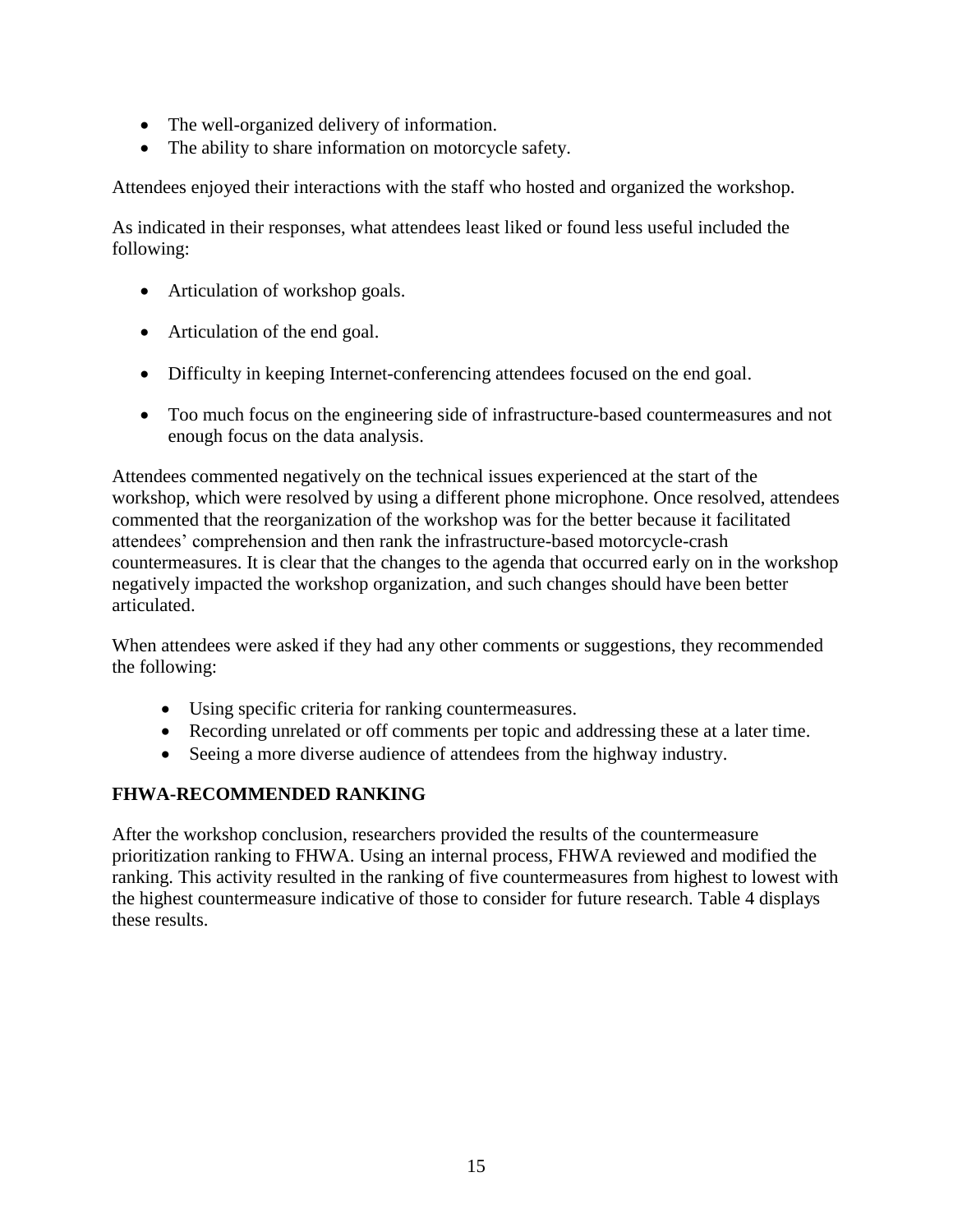<span id="page-23-0"></span>

| <b>FHWA</b><br><b>Ranking</b> | Workshop<br><b>Ranking</b> | Average<br><b>Rank</b><br><b>Score</b> | <b>Countermeasure</b>                                                                 | <b>Alignment to MCCS</b><br><b>Analysis</b>            |
|-------------------------------|----------------------------|----------------------------------------|---------------------------------------------------------------------------------------|--------------------------------------------------------|
|                               |                            | 4.63                                   | High-friction surface<br>treatment $(2.1)$ ;<br>textured pavement<br>markings $(2.2)$ |                                                        |
| $\mathfrak{D}$                | 3                          | 5.56                                   | Limited-sight-distance<br>warning signs $(1.2)$                                       | Sight distance—segment;<br>Sight distance—intersection |
| 3                             | 4                          | 6.31                                   | Pavement-change<br>warning sign $(2.6)$                                               |                                                        |
| $\overline{4}$                | 5                          | 6.34                                   | Curve-speed warning<br>(5.5)                                                          | Curve-speed warning signs                              |
| 5                             | 11                         | 8.07                                   | Prohibitive signs $(1.3)$                                                             | Stop sign;<br>no-left-turn sign                        |

**Table 4. Results of FHWA countermeasure prioritization ranking.**

—No countermeasure aligned with the MCCS database analysis.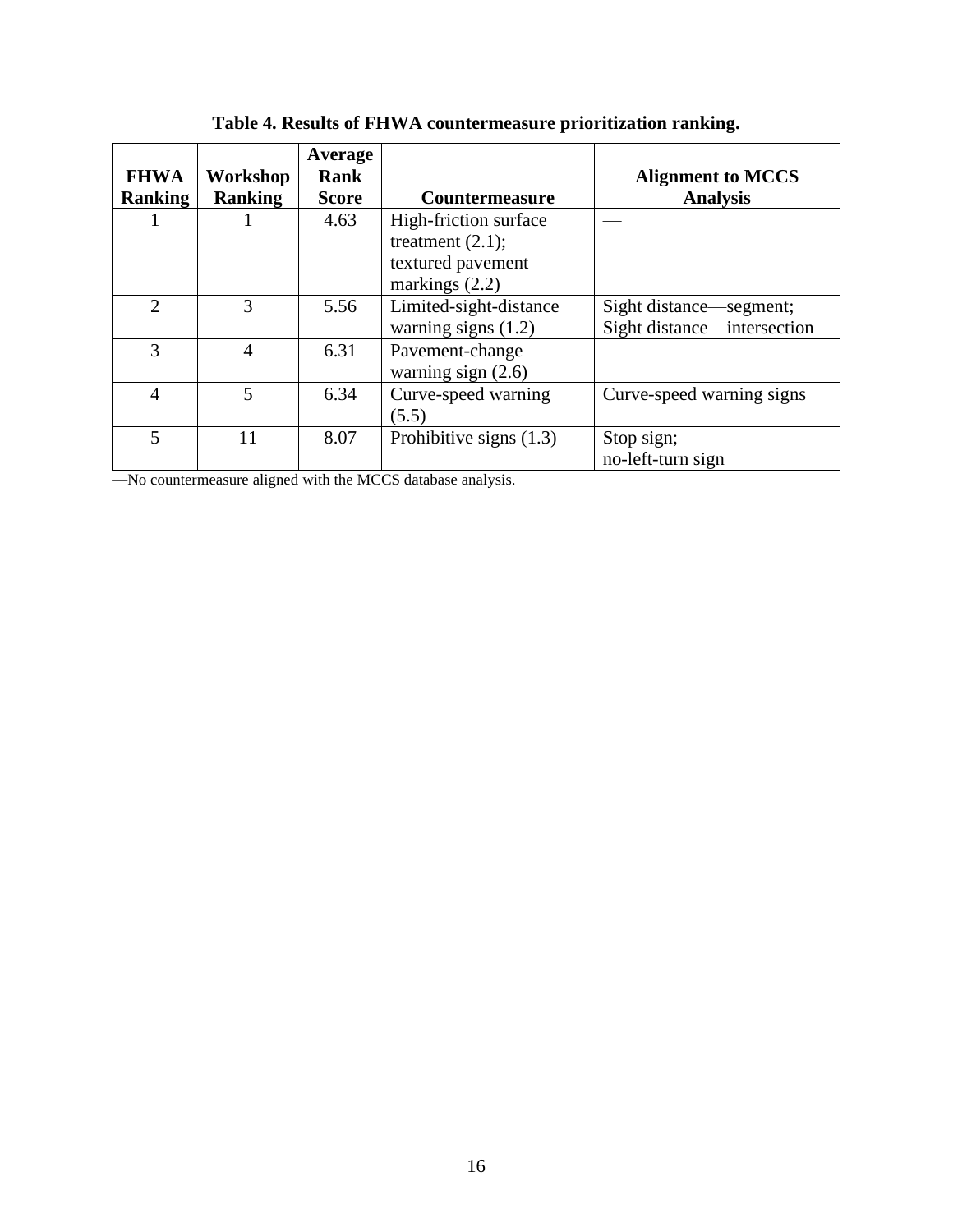#### **REFERENCES**

- <span id="page-24-0"></span>1. Federal Highway Administration. (2018). "Motorcycle Crash Causation Study." (website) Federal Highway Administration, Washington, DC. Available online: https://www.fhwa.dot.gov/research/tfhrc/projects/safety/motorcycles/mccs/, last accessed May 7, 2018.
- 2. Hurt, H.H., Ouellet, J.V., and Thom, D.R. (1981). *Motorcycle Accident Cause Factors and Identification of Countermeasures, Vol.1: Technical Report*, Traffic Safety Center, University of California, Berkeley, CA.
- 3. National Highway Traffic Safety Administration. (2018). "National Automotive Sampling System (NASS)." (website) National Highway Traffic Safety Administration, Washington, DC. Available online: https://www.nhtsa.gov/research-data/national-automotive-samplingsystem-nass, last accessed May 7, 2018
- 4. Federal Highway Administration. (2012). *Manual on Uniform Traffic Control Devices for Streets and Highways*, Federal Highway Administration, Washington, DC. Available online: https://mutcd.fhwa.dot.gov/, last accessed May 7, 2018.